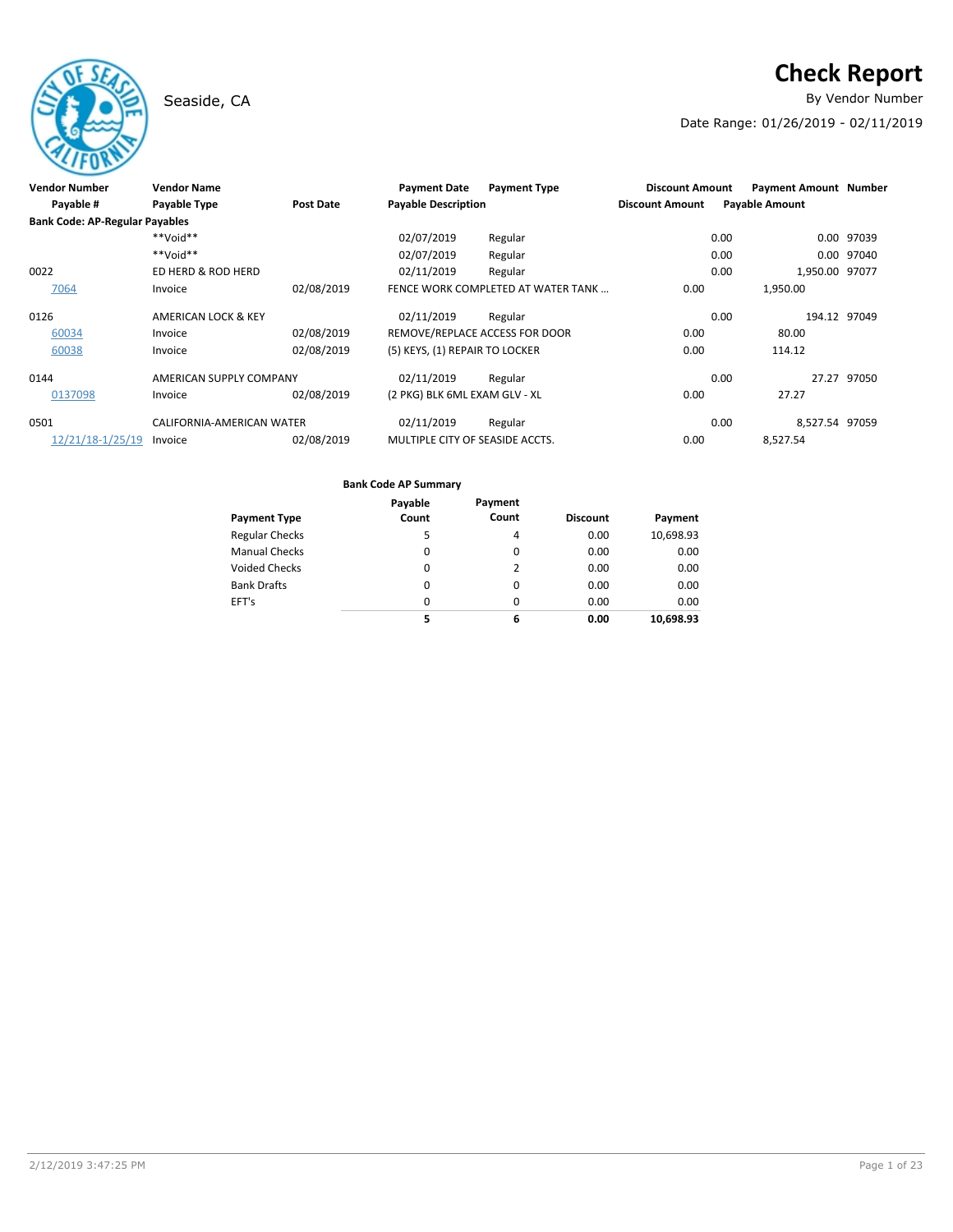| <b>Vendor Number</b>                  | <b>Vendor Name</b>          |                  | <b>Payment Date</b>           | <b>Payment Type</b> | <b>Discount Amount</b> |      | <b>Payment Amount Number</b> |                      |
|---------------------------------------|-----------------------------|------------------|-------------------------------|---------------------|------------------------|------|------------------------------|----------------------|
| Payable #                             | Payable Type                | <b>Post Date</b> | <b>Payable Description</b>    |                     | <b>Discount Amount</b> |      | <b>Payable Amount</b>        |                      |
| <b>Bank Code: PY-Payroll Payables</b> |                             |                  |                               |                     |                        |      |                              |                      |
| 0530                                  | CA. STATE DISBURSEMENT UNIT |                  | 01/31/2019                    | <b>Bank Draft</b>   |                        | 0.00 | 321.69                       | T5MABEB6659          |
| <b>INV0002946</b>                     | Invoice                     | 01/31/2019       | CASE NO.: 200000001549267     |                     | 0.00                   |      | 321.69                       |                      |
| 0530                                  | CA. STATE DISBURSEMENT UNIT |                  | 01/31/2019                    | <b>Bank Draft</b>   |                        | 0.00 | 299.07                       | T5MABEB6659          |
| <b>INV0002943</b>                     | Invoice                     | 01/31/2019       | CASE NO.: 0530033626-01       |                     | 0.00                   |      | 299.07                       |                      |
| 0530                                  | CA. STATE DISBURSEMENT UNIT |                  | 01/31/2019                    | <b>Bank Draft</b>   |                        | 0.00 |                              | 1.499.54 T5MABEB6659 |
| <b>INV0002944</b>                     | Invoice                     | 01/31/2019       | CASE NO.: 200000001441634     |                     | 0.00                   |      | 1.499.54                     |                      |
| 0530                                  | CA. STATE DISBURSEMENT UNIT |                  | 01/31/2019                    | <b>Bank Draft</b>   |                        | 0.00 |                              | 161.17 T5MABEB6659   |
| <b>INV0002947</b>                     | Invoice                     | 01/31/2019       | PARTICIPANT ID: 0470000090230 |                     | 0.00                   |      | 161.17                       |                      |

|                       | Payable  | Payment  |                 |          |
|-----------------------|----------|----------|-----------------|----------|
| <b>Payment Type</b>   | Count    | Count    | <b>Discount</b> | Payment  |
| <b>Regular Checks</b> | $\Omega$ | $\Omega$ | 0.00            | 0.00     |
| <b>Manual Checks</b>  | $\Omega$ | 0        | 0.00            | 0.00     |
| <b>Voided Checks</b>  | $\Omega$ | $\Omega$ | 0.00            | 0.00     |
| <b>Bank Drafts</b>    | 4        | 4        | 0.00            | 2,281.47 |
| EFT's                 | $\Omega$ | $\Omega$ | 0.00            | 0.00     |
|                       | 4        | 4        | 0.00            | 2.281.47 |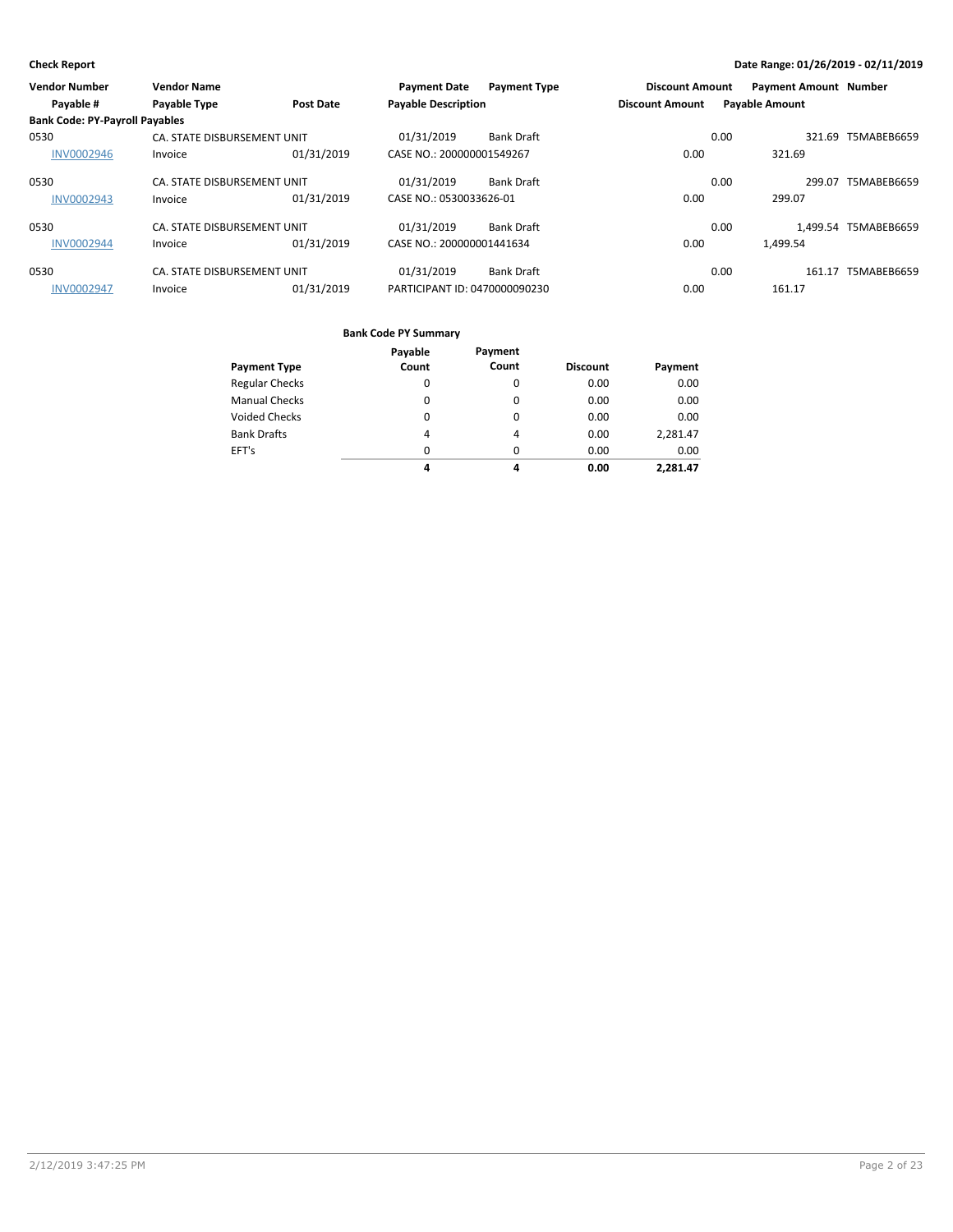| <b>Vendor Number</b>                  | <b>Vendor Name</b>                         |                  | <b>Payment Date</b>                             | <b>Payment Type</b>                       | <b>Discount Amount</b> |      | <b>Payment Amount Number</b> |             |
|---------------------------------------|--------------------------------------------|------------------|-------------------------------------------------|-------------------------------------------|------------------------|------|------------------------------|-------------|
| Payable #                             | Payable Type                               | <b>Post Date</b> | <b>Payable Description</b>                      |                                           | <b>Discount Amount</b> |      | <b>Payable Amount</b>        |             |
| <b>Bank Code: AP-Regular Payables</b> |                                            |                  |                                                 |                                           |                        |      |                              |             |
| 0759<br>01/24/19CCSEA                 | MONTEREY CO. WEEKLY CLASSIFIEDS<br>Invoice | 02/08/2019       | 02/11/2019<br>FINANCIAL LITERACY CLASSES AD     | Regular                                   | 0.00                   | 0.00 | 574.00 97118<br>574.00       |             |
| 0780                                  | COMMERCIAL TRUCK CO.                       |                  | 02/11/2019                                      | Regular                                   |                        | 0.00 | 14,540.14 97065              |             |
| 45985                                 | Invoice                                    | 02/08/2019       |                                                 | TRANSMISSION REPAIR WORK TO 2007 VEHI     | 0.00                   |      | 14,540.14                    |             |
| 0790                                  | <b>COMMUNITY HUMAN SERVICES</b>            |                  | 02/11/2019                                      | Regular                                   |                        | 0.00 | 3,301.53 97066               |             |
| <u>5</u>                              | Invoice                                    | 02/08/2019       | JAN 2019 - CAL VIP GRANT                        |                                           | 0.00                   |      | 3,301.53                     |             |
| 0791                                  | COMMUNITY PARTNERSHIP FOR YOUTH            |                  | 02/11/2019                                      | Regular                                   |                        | 0.00 | 1,354.59 97067               |             |
| <b>JAN 2019</b>                       | Invoice                                    | 02/08/2019       |                                                 | JAN 2019 - CAL VIP GRANT- COLTON MIDDLE   | 0.00                   |      | 1,354.59                     |             |
| 0855                                  | <b>COUNTY OF MONTEREY</b>                  |                  | 02/11/2019                                      | Regular                                   |                        | 0.00 | 28,710.00 97069              |             |
| Q1 & Q2 FY2018/ Invoice               |                                            | 02/08/2019       | FY 2018/19 Q1 & Q2 NGEN O&M                     |                                           | 0.00                   |      | 28,710.00                    |             |
| 0922                                  | <b>CYPRESS COAST FORD-LINCOLN</b>          |                  | 01/28/2019                                      | Regular                                   |                        | 0.00 | 23,416.06 97038              |             |
| <b>FIN #QP797</b>                     | Invoice                                    | 01/28/2019       |                                                 | (1) 2019 F-150 FORD UTILITY PICKUP TRUCK  | 0.00                   |      | 23,416.06                    |             |
| 0981                                  | DEL MAR FRENCH LAUNDRY, INC.               |                  | 02/11/2019                                      | Regular                                   |                        | 0.00 |                              | 65.00 97073 |
| 01/17/2019                            | Invoice                                    | 02/08/2019       |                                                 | RECREATION DEPT - 6 TABLE CLOTHS; 1/17/   | 0.00                   |      | 39.00                        |             |
| 01/25/2019                            | Invoice                                    | 02/08/2019       |                                                 | RECREATION DEPT - 4 TABLE CLOTHS; 1/25/   | 0.00                   |      | 26.00                        |             |
| 0988                                  | DEL REY CAR WASH                           |                  | 02/11/2019                                      | Regular                                   |                        | 0.00 |                              | 36.00 97074 |
| 360                                   | Invoice                                    | 02/08/2019       |                                                 | (2) FULL SERVICE CAR WASHES / PUBLIC WO   | 0.00                   |      | 36.00                        |             |
|                                       |                                            |                  |                                                 |                                           |                        |      |                              |             |
| 1020<br>SL190470                      | DEPARTMENT OF TRANSPORTATION<br>Invoice    | 02/08/2019       | 02/11/2019<br>OCT - DEC 2018 SIGNALS & LIGHTING | Regular                                   | 0.00                   | 0.00 | 2,075.56 97075<br>2,075.56   |             |
|                                       |                                            |                  |                                                 |                                           |                        |      |                              |             |
| 1132                                  | EMC PLANNING GROUP INC.                    |                  | 02/11/2019                                      | Regular                                   |                        | 0.00 | 1,136.00 97079               |             |
| 18-407                                | Invoice                                    | 02/08/2019       | <b>BARN OWL SURVEY</b>                          |                                           | 0.00                   |      | 1,136.00                     |             |
| 1152                                  | ENTENMANN-ROVIN COMPANY                    |                  | 02/11/2019                                      | Regular                                   |                        | 0.00 | 173.45 97081                 |             |
| 0141116-IN                            | Invoice                                    | 02/08/2019       |                                                 | SEASIDE POLICE - (1) BADGE, (1) WALLET    | 0.00                   |      | 173.45                       |             |
| 1188                                  | FERGUSON ENTERPRISES INC #686              |                  | 02/11/2019                                      | Regular                                   |                        | 0.00 |                              | 89.80 97086 |
| 6450950                               | Invoice                                    | 02/08/2019       | (2) LF 3/4 FIP X SWT DIELEC UNION               |                                           | 0.00                   |      | 17.49                        |             |
| 6466580                               | Invoice                                    | 02/08/2019       |                                                 | (10) CORE PIPE, (2) PIPE STRP, (1) GLV LG | 0.00                   |      | 55.82                        |             |
| 6468368                               | Invoice                                    | 02/08/2019       | (2) 3 ABS DWV 45 ELL                            |                                           | 0.00                   |      | 16.49                        |             |
| 1334                                  | JOHN C GEMMA                               |                  | 02/11/2019                                      | Regular                                   |                        | 0.00 | 500.00 97102                 |             |
| CS1902                                | Invoice                                    | 02/08/2019       | JAN 2019 - NETWORK SUPPORT                      |                                           | 0.00                   |      | 500.00                       |             |
|                                       |                                            |                  |                                                 |                                           |                        |      | 214.64 97090                 |             |
| 1392<br>1150576                       | <b>GRANITE ROCK COMPANY</b><br>Invoice     | 02/08/2019       | 02/11/2019<br>TICKET #6259945 / 630073          | Regular                                   | 0.00                   | 0.00 | 214.64                       |             |
|                                       |                                            |                  |                                                 |                                           |                        |      |                              |             |
| 1494                                  | HD SUPPLY FACILITIES MAINTENANCE           |                  | 02/11/2019                                      | Regular                                   |                        | 0.00 | 1,451.23 97094               |             |
| 1806860704                            | Credit Memo                                | 11/19/2018       | A/R CASH APPLICATION                            |                                           | 0.00                   |      | $-3.52$                      |             |
| 1806870964                            | Invoice                                    | 11/07/2018       | A/R CASH APPLICATION                            |                                           | 0.00                   |      | 3.46                         |             |
| 1806870965                            | Credit Memo                                | 11/08/2018       | A/R CASH APPLICATION                            |                                           | 0.00                   |      | $-6.63$                      |             |
| 1806870966                            | Credit Memo                                | 11/15/2018       | A/R CASH APPLICATION                            |                                           | 0.00                   |      | $-9.75$                      |             |
| 1806897452                            | Credit Memo                                | 11/07/2018       | A/R CASH APPLICATION                            |                                           | 0.00                   |      | $-3.30$                      |             |
| 9168935595                            | Invoice                                    | 02/08/2019       | (3) BRACKET, (3) END BRACKETS                   |                                           | 0.00                   |      | 98.51                        |             |
| 9169428038                            | Invoice                                    | 02/08/2019       | (2) WINGITS SHOWER SEAT 32" WHITE               |                                           | 0.00                   |      | 655.69                       |             |
| 9169468945                            | Invoice                                    | 02/08/2019       | (1) POOL LED WHITE 500w 120v 50 FT              |                                           | 0.00                   |      | 588.98                       |             |
| 9169501291                            | Invoice                                    | 02/08/2019       | (2) MAXITHINS SANITARY NAPKINS                  |                                           | 0.00                   |      | 127.79                       |             |
| 1743                                  | JOHNSTONE SUPPLY FRESNO                    |                  | 02/11/2019                                      | Regular                                   |                        | 0.00 | 295.47 97103                 |             |
| S1792566.001                          | Invoice                                    | 02/08/2019       | (2) L39-166 SLS170 AUTO RESET LIMIT             |                                           | 0.00                   |      | 21.65                        |             |
| S1792570.001                          | Invoice                                    | 02/08/2019       |                                                 | (2) HI LIMIT CONTROL, (1) PLENUM THERMO   | 0.00                   |      | 54.83                        |             |
| S1795423.001                          | Invoice                                    | 02/08/2019       |                                                 | (1) PRESSURE SWITCH, (3) FURN ROLLOUT     | 0.00                   |      | 98.55                        |             |
| S1812081.001                          | Invoice                                    | 02/08/2019       | (1) UNI IGNITION GAS                            |                                           | 0.00                   |      | 96.87                        |             |
| S1812979.001                          | Invoice                                    | 02/08/2019       | (3) 40 VA TRANSFORMER                           |                                           | 0.00                   |      | 23.57                        |             |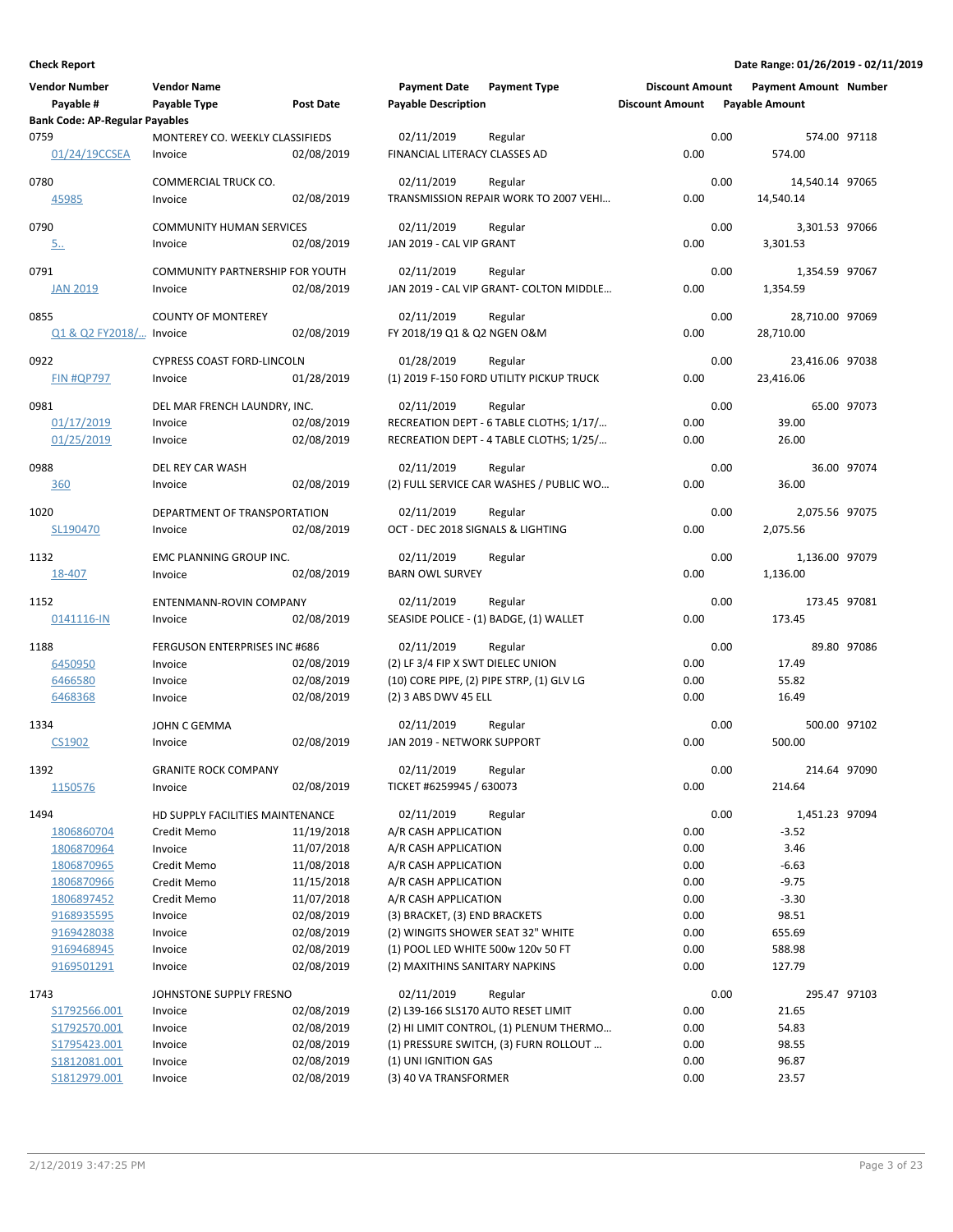| <b>Vendor Number</b> | <b>Vendor Name</b>                  |            | <b>Payment Date</b>                  | <b>Payment Type</b>                       | <b>Discount Amount</b> |      | <b>Payment Amount Number</b> |              |
|----------------------|-------------------------------------|------------|--------------------------------------|-------------------------------------------|------------------------|------|------------------------------|--------------|
| Payable #            | Payable Type                        | Post Date  | <b>Payable Description</b>           |                                           | <b>Discount Amount</b> |      | <b>Payable Amount</b>        |              |
| 1798                 | KELLY-MOORE PAINT COMPANY           |            | 02/11/2019                           | Regular                                   |                        | 0.00 |                              | 61.00 97104  |
| 802-00000673286      | Invoice                             | 02/08/2019 | (1) GRAFF MASON-MASTER GEL 22 OZ     |                                           | 0.00                   |      | 24.79                        |              |
|                      |                                     | 02/08/2019 | (1) KM COMM FLAT 1G                  |                                           | 0.00                   |      |                              |              |
| 802-00000673347      | Invoice                             |            |                                      |                                           |                        |      | 34.91                        |              |
| 802-00000673849      | Invoice                             | 02/08/2019 | (1) ARROW BIG GREEN ECON TRAY        |                                           | 0.00                   |      | 1.30                         |              |
| 1971                 | LIEBERT CASSIDY WHITMORE            |            | 02/11/2019                           | Regular                                   |                        | 0.00 | 3,415.00 97106               |              |
| 1471226              | Invoice                             | 02/08/2019 | MEMBERSHIP 1/1/19 - 12/31/19         |                                           | 0.00                   |      | 3,415.00                     |              |
|                      |                                     |            |                                      |                                           |                        |      |                              |              |
| 1976                 | LINCOLN AQUATICS                    |            | 02/11/2019                           | Regular                                   |                        | 0.00 | 504.92 97107                 |              |
| 36948088             | Invoice                             | 02/08/2019 |                                      | 50# CHLORINE NEUTR, 5# OXY-BRITE SHOCK    | 0.00                   |      | 504.92                       |              |
|                      |                                     |            |                                      |                                           |                        |      |                              |              |
| 2045                 | M & S BUILDING SUPPLY INC           |            | 02/11/2019                           | Regular                                   |                        | 0.00 |                              | 99.80 97108  |
| 001408204            | Invoice                             | 02/08/2019 | (2) MARKING PAINT/STRIPPING GREEN    |                                           | 0.00                   |      | 14.77                        |              |
| 001408353            | Invoice                             | 02/08/2019 | (2) MARKING PAINT/STRIPPING GREEN    |                                           | 0.00                   |      | 14.77                        |              |
| 001408354            | Credit Memo                         | 02/08/2019 | (4) MARKING PAINT/STRIPPING GREEN    |                                           | 0.00                   |      | $-29.54$                     |              |
| 001412829            | Invoice                             | 02/08/2019 |                                      | (2) POWER LOADS/HEAVY LEVEL 3 GREEN       | 0.00                   |      | 14.77                        |              |
| 001413022            | Invoice                             | 02/08/2019 |                                      | (3) TREAT. .2/BTR FIR, (1) SCREWS/GRABBER | 0.00                   |      | 85.03                        |              |
|                      |                                     |            |                                      |                                           |                        |      |                              |              |
| 2046                 | M3 ENVIRONMENTAL CONSULTING LLC     |            | 02/11/2019                           | Regular                                   |                        | 0.00 | 600.00 97109                 |              |
| 1800402              | Invoice                             | 02/08/2019 |                                      | 986 HILBY - TASK 2 PRE-RENO LTD ASBESTOS  | 0.00                   |      | 600.00                       |              |
|                      |                                     |            |                                      |                                           |                        |      |                              |              |
| 2186                 | <b>MISSION UNIFORM SERVICE</b>      |            | 02/11/2019                           | Regular                                   |                        | 0.00 |                              | 343.30 97113 |
| 509105946            | Invoice                             | 02/08/2019 |                                      | RECREATION DEPT - UNIFORMS 1/23/19        | 0.00                   |      | 104.58                       |              |
| 509153052            | Invoice                             | 02/08/2019 |                                      | RECREATION DEPT - UNIFORMS 1/30/19        | 0.00                   |      | 238.72                       |              |
|                      |                                     |            |                                      |                                           |                        |      |                              |              |
| 2234                 | MONTEREY BAY AIR RESOURCES DISTRICT |            | 02/11/2019                           | Regular                                   |                        | 0.00 | 508.50 97114                 |              |
| 2838-010719          | Invoice                             | 02/08/2019 |                                      | PERMIT #12952A ROSITA RD, DEL REY OAKS    | 0.00                   |      | 508.50                       |              |
| 2238                 | MONTEREY BAY PEST CONTROL           |            | 02/11/2019                           | Regular                                   |                        | 0.00 |                              | 358.00 97116 |
| 0166795              | Invoice                             | 02/08/2019 |                                      | SEASIDE PD - 440 HARCOURT AVE; MONTHLY    | 0.00                   |      | 85.00                        |              |
| 0166796              | Invoice                             | 02/08/2019 |                                      | 440 HARCOURT AVE - TRAILER #A MONTHLY     | 0.00                   |      | 58.00                        |              |
|                      |                                     | 02/08/2019 |                                      | 440 HARCOURT-STORAGE SHED MONTHLY S       | 0.00                   |      |                              |              |
| 0166797              | Invoice                             |            |                                      |                                           |                        |      | 55.00                        |              |
| 0166798              | Invoice                             | 02/08/2019 |                                      | 440 HARCOURT - POLICE DEPT MONTHLY SVC    | 0.00                   |      | 100.00                       |              |
| 0166799              | Invoice                             | 02/08/2019 | 610 OLYMPIA - ROACHES                |                                           | 0.00                   |      | 60.00                        |              |
| 2252                 | MONTEREY COUNTY D.A.'s OFFICE       |            | 02/11/2019                           | Regular                                   |                        | 0.00 | 1,011.18 97119               |              |
| FY 2017/18 BA        | Invoice                             | 02/08/2019 | SEASIDE - BLOOD ALCOHOL COSTS        |                                           | 0.00                   |      | 1,011.18                     |              |
|                      |                                     |            |                                      |                                           |                        |      |                              |              |
| 2279                 | COUNTY OF MONTEREY IT DEPT.         |            | 02/11/2019                           | Regular                                   |                        | 0.00 | 1,139.75 97070               |              |
| 822 12/2018          | Invoice                             | 02/08/2019 |                                      | DEC 2018 - SEASIDE PD (822) IT CHARGES    | 0.00                   |      | 1,139.75                     |              |
|                      |                                     |            |                                      |                                           |                        |      |                              |              |
| 2294                 | MONTEREY CO. SHERIFF-CORONER        |            | 02/11/2019                           | Regular                                   |                        | 0.00 | 26,941.28 97117              |              |
| 1392                 | Invoice                             | 02/08/2019 | OCT-DEC 2018 CRMNL JUST INFO SYST    |                                           | 0.00                   |      | 26,941.28                    |              |
|                      |                                     |            |                                      |                                           |                        |      |                              |              |
| 2347                 | MONTEREY SANITARY SUPPLY            |            | 02/11/2019                           | Regular                                   |                        | 0.00 |                              | 249.80 97120 |
| 312747               | Invoice                             | 02/08/2019 |                                      | (10) GLOVES LRG, (10) GLOVES MED, (10) G  | 0.00                   |      | 249.80                       |              |
| 2426                 | McDONALD REFRIGERATION INC          |            | 02/11/2019                           | Regular                                   |                        | 0.00 |                              | 169.96 97111 |
| 60735                |                                     | 02/08/2019 |                                      | REPAIR WORK AT CHILD DEV CTR - 1/11/19    | 0.00                   |      | 169.96                       |              |
|                      | Invoice                             |            |                                      |                                           |                        |      |                              |              |
| 2652                 | PACIFIC GAS & ELECTRIC              |            | 02/11/2019                           | Regular                                   |                        | 0.00 | 39,740.71 97126              |              |
| 8460074755-8         | Invoice                             | 02/08/2019 | PGE COLLECTIVE - DEC 2018            |                                           | 0.00                   |      | 39,740.71                    |              |
|                      |                                     |            |                                      |                                           |                        |      |                              |              |
| 2742                 | PENINSULA MESSENGER LLC             |            | 02/11/2019                           | Regular                                   |                        | 0.00 |                              | 206.67 97128 |
| 134020               | Invoice                             | 02/08/2019 | MONTHLY COURIER SVC.                 |                                           | 0.00                   |      | 206.67                       |              |
|                      |                                     |            |                                      |                                           |                        |      |                              |              |
| 2746                 | PENINSULA POOL SERVICE              |            | 02/11/2019                           | Regular                                   |                        | 0.00 |                              | 77.96 97129  |
| 192960102            | Invoice                             | 02/08/2019 | (4) 4 GAL CASE SANI-CHLOR            |                                           | 0.00                   |      | 77.96                        |              |
|                      |                                     |            |                                      |                                           |                        |      |                              |              |
| 2752                 | PENINSULA WELDING                   |            | 02/11/2019                           | Regular                                   |                        | 0.00 |                              | 10.84 97130  |
| 181802               | Invoice                             | 02/08/2019 | (4) WHEEL CUT-OFF 4 1/2 x .040 X 7/8 |                                           | 0.00                   |      | 10.84                        |              |
| 2781                 | MIRIAM WILSON                       |            | 02/11/2019                           | Regular                                   |                        | 0.00 |                              | 500.00 97112 |
| 242951               | Invoice                             | 02/08/2019 | DEC 2018 - MIGRATORY BIRD CONTROL    |                                           | 0.00                   |      | 500.00                       |              |
|                      |                                     |            |                                      |                                           |                        |      |                              |              |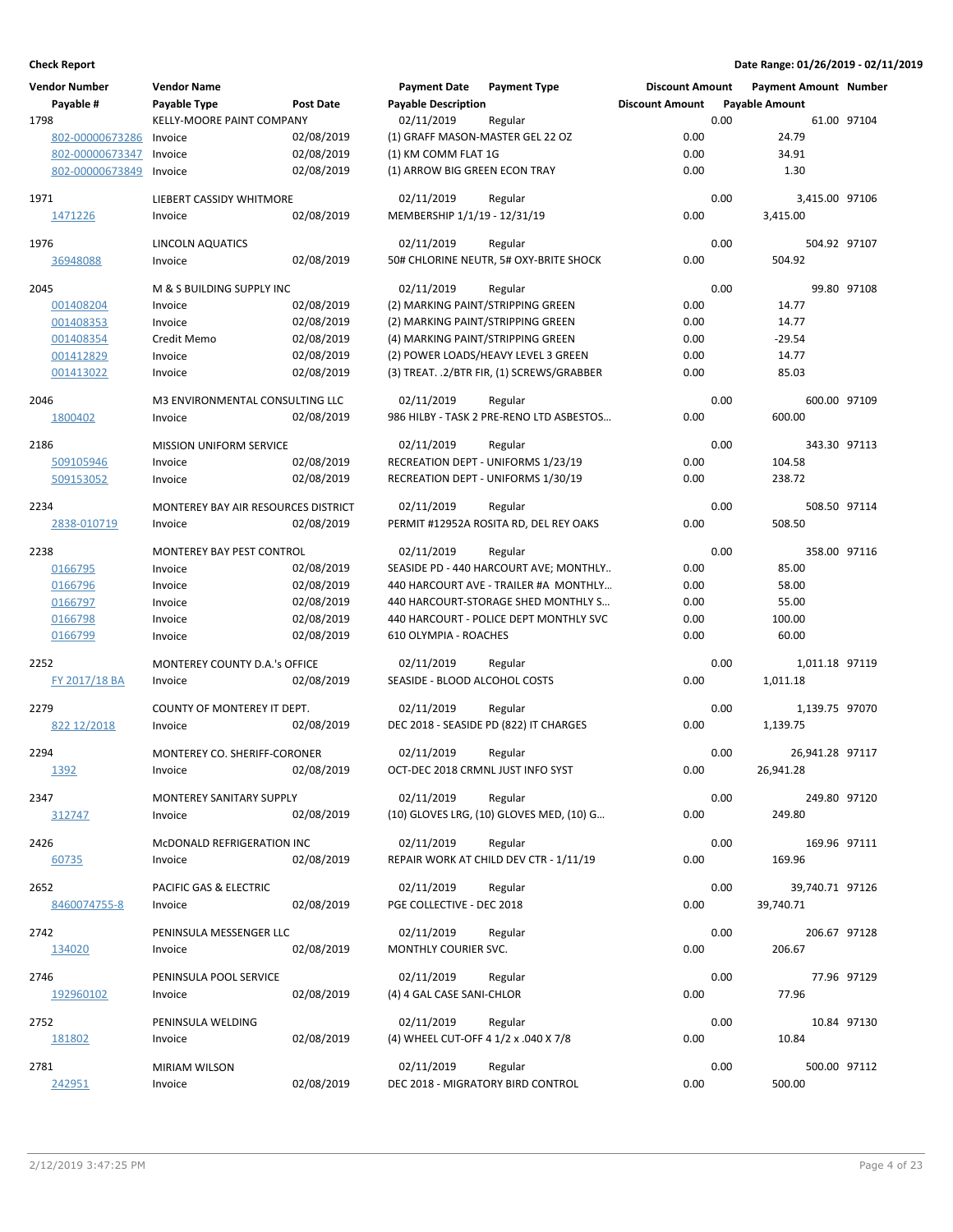| <b>Vendor Number</b> | <b>Vendor Name</b>            |                  | <b>Payment Date</b>          | <b>Payment Type</b>                  | <b>Discount Amount</b> | <b>Payment Amount Number</b> |             |
|----------------------|-------------------------------|------------------|------------------------------|--------------------------------------|------------------------|------------------------------|-------------|
| Payable #            | Payable Type                  | <b>Post Date</b> | <b>Payable Description</b>   |                                      | <b>Discount Amount</b> | <b>Payable Amount</b>        |             |
| 2816                 | PLUG & PAY TECHNOLOGIES, INC. |                  | 02/11/2019                   | Regular                              |                        | 0.00                         | 30.00 97131 |
| <b>JAN 2019</b>      | Invoice                       | 02/08/2019       |                              | JAN 2019 - INV #2019020317364433843  | 0.00                   | 15.00                        |             |
| <b>JAN 2019.</b>     | Invoice                       | 02/08/2019       |                              | JAN 2019 - INV #2019020317364433844  | 0.00                   | 15.00                        |             |
| 2888                 | PURE H20 INC.                 |                  | 02/11/2019                   | Regular                              |                        | 0.00                         | 65.54 97132 |
| 10058                | Invoice                       | 02/08/2019       |                              | FEB 2019 - POU COOLER WS-11000 MONTH | 0.00                   | 65.54                        |             |
| 3040                 | SAFETY-KLEEN SYSTEMS INC      |                  | 02/11/2019                   | Regular                              |                        | 2.511.47 97135<br>0.00       |             |
| 78904057             | Invoice                       | 02/08/2019       | MISC SUPPLIES - PUBLIC WORKS |                                      | 0.00                   | 2.511.47                     |             |

|                       | Payable  | Payment |                 |            |
|-----------------------|----------|---------|-----------------|------------|
| <b>Payment Type</b>   | Count    | Count   | <b>Discount</b> | Payment    |
| <b>Regular Checks</b> | 64       | 37      | 0.00            | 156,479.15 |
| <b>Manual Checks</b>  | 0        | 0       | 0.00            | 0.00       |
| <b>Voided Checks</b>  | 0        | 0       | 0.00            | 0.00       |
| <b>Bank Drafts</b>    | 0        | 0       | 0.00            | 0.00       |
| EFT's                 | $\Omega$ | 0       | 0.00            | 0.00       |
|                       | 64       | 37      | 0.00            | 156,479.15 |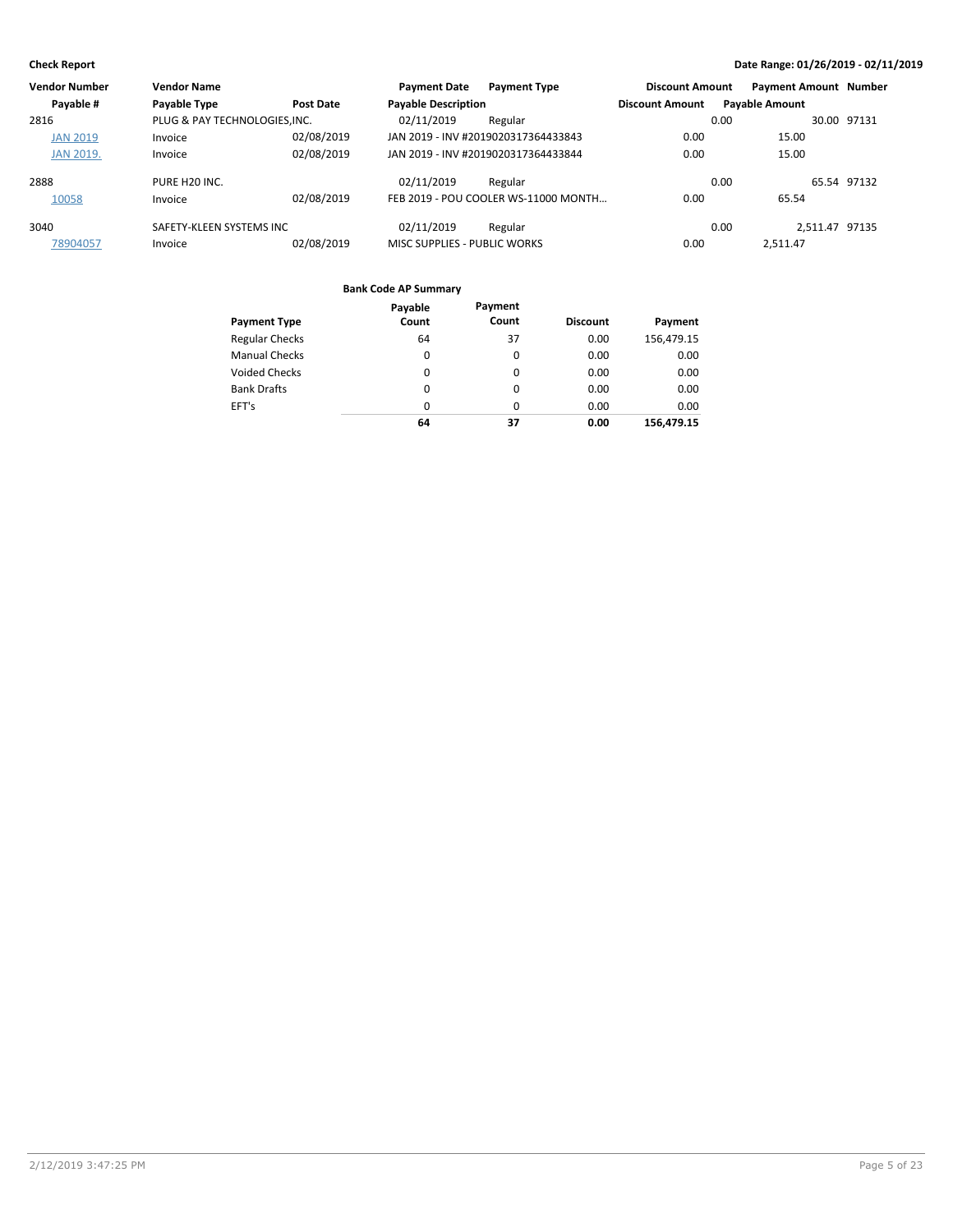| <b>Vendor Number</b>                  | <b>Vendor Name</b>      |                  | <b>Payment Date</b>        | <b>Payment Type</b> | <b>Discount Amount</b> |                       | <b>Payment Amount Number</b> |                   |
|---------------------------------------|-------------------------|------------------|----------------------------|---------------------|------------------------|-----------------------|------------------------------|-------------------|
| Payable #                             | <b>Payable Type</b>     | <b>Post Date</b> | <b>Payable Description</b> |                     | <b>Discount Amount</b> | <b>Payable Amount</b> |                              |                   |
| <b>Bank Code: PY-Payroll Payables</b> |                         |                  |                            |                     |                        |                       |                              |                   |
| 3138                                  | SEASIDE EMPLOYEES ASSN  |                  | 02/01/2019                 | <b>Bank Draft</b>   |                        | 0.00                  |                              | 175.00 DFT0001464 |
| <b>INV0002854</b>                     | Invoice                 | 02/01/2019       | <b>DUES</b>                |                     | 0.00                   |                       | 175.00                       |                   |
| 3138                                  | SEASIDE EMPLOYEES ASSN  |                  | 02/01/2019                 | <b>Bank Draft</b>   |                        | 0.00                  |                              | 175.00 DFT0001464 |
| <b>INV0002901</b>                     | Invoice                 | 02/01/2019       | <b>DUES</b>                |                     | 0.00                   |                       | 175.00                       |                   |
| 3153                                  | SEASIDE MANAGEMENT ASSN |                  | 02/01/2019                 | <b>Bank Draft</b>   |                        | 0.00                  |                              | 50.00 DFT0001464  |
| <b>INV0002857</b>                     | Invoice                 | 02/01/2019       | <b>DUES</b>                |                     | 0.00                   |                       | 50.00                        |                   |
| 3153                                  | SEASIDE MANAGEMENT ASSN |                  | 02/01/2019                 | <b>Bank Draft</b>   |                        | 0.00                  |                              | 50.00 DFT0001464  |
| <b>INV0002904</b>                     | Invoice                 | 02/01/2019       | <b>DUES</b>                |                     | 0.00                   |                       | 50.00                        |                   |

|                       | Payable  | Payment        |                 |         |
|-----------------------|----------|----------------|-----------------|---------|
| <b>Payment Type</b>   | Count    | Count          | <b>Discount</b> | Payment |
| <b>Regular Checks</b> | $\Omega$ | 0              | 0.00            | 0.00    |
| <b>Manual Checks</b>  | 0        | 0              | 0.00            | 0.00    |
| <b>Voided Checks</b>  | 0        | 0              | 0.00            | 0.00    |
| <b>Bank Drafts</b>    | 4        | $\overline{4}$ | 0.00            | 450.00  |
| EFT's                 | $\Omega$ | $\Omega$       | 0.00            | 0.00    |
|                       | 4        | 4              | 0.00            | 450.00  |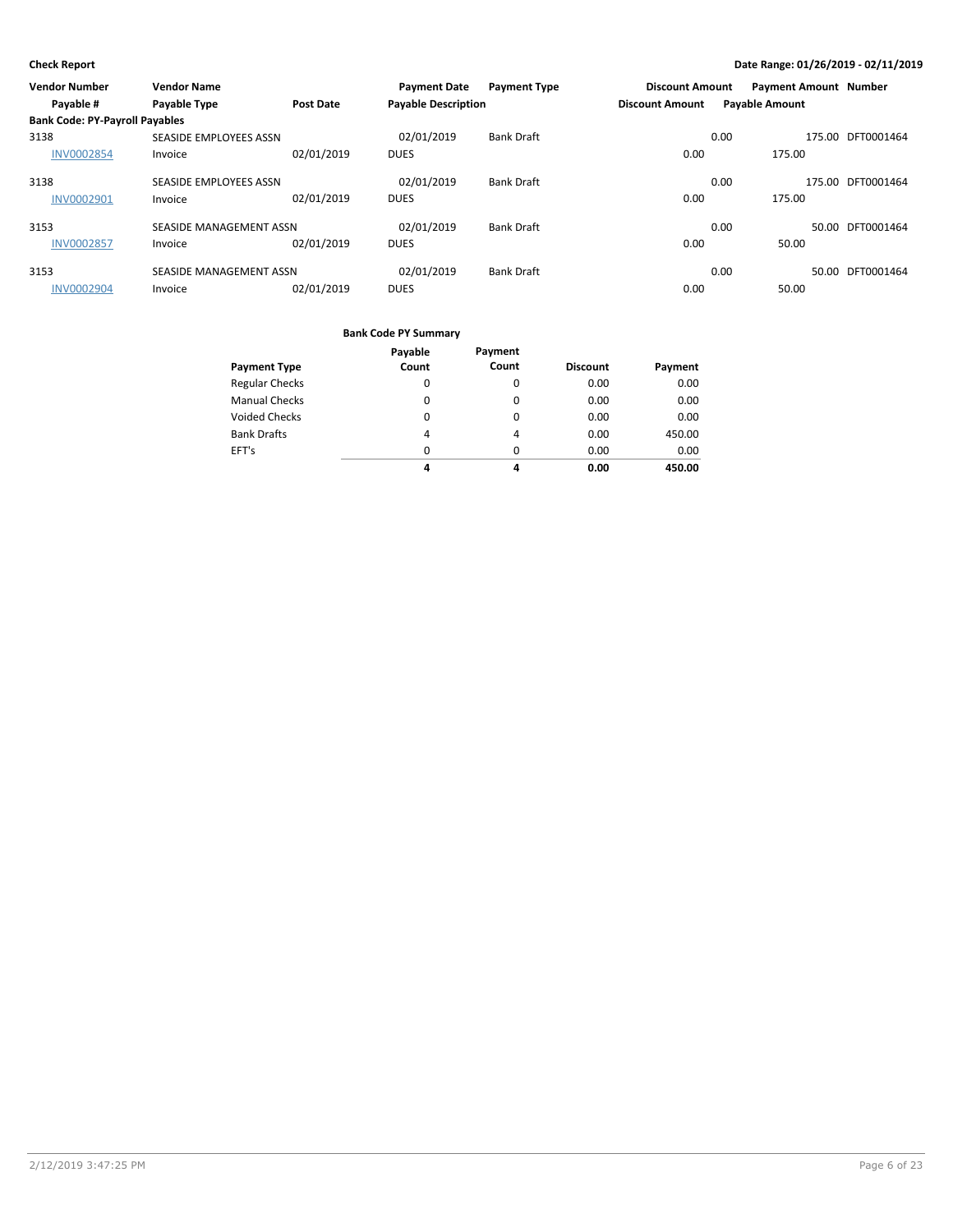| <b>Vendor Number</b><br>Payable #     | <b>Vendor Name</b><br>Payable Type | <b>Post Date</b> | <b>Payment Date</b><br><b>Payable Description</b> | <b>Payment Type</b>                          | <b>Discount Amount</b><br><b>Discount Amount</b> |      | <b>Payment Amount Number</b><br><b>Payable Amount</b> |  |
|---------------------------------------|------------------------------------|------------------|---------------------------------------------------|----------------------------------------------|--------------------------------------------------|------|-------------------------------------------------------|--|
| <b>Bank Code: AP-Regular Payables</b> |                                    |                  |                                                   |                                              |                                                  |      |                                                       |  |
| 3249                                  | <b>SMART &amp; FINAL</b>           |                  | 02/11/2019                                        | Regular                                      |                                                  | 0.00 | 221.04 97138                                          |  |
| 4313610043024                         | Invoice                            | 02/08/2019       | ACCT #431361; TRANS #369                          |                                              | 0.00                                             |      | 61.18                                                 |  |
| 4313610051848                         | Invoice                            | 02/08/2019       | ACCT #431361; TRANS #135                          |                                              | 0.00                                             |      | 159.86                                                |  |
| 3319                                  | <b>STAPLES ADVANTAGE</b>           |                  | 02/11/2019                                        | Regular                                      |                                                  | 0.00 | 2,098.48 97142                                        |  |
| 3401402827                            | Invoice                            | 02/08/2019       | POLICE - (4) HP INK CARTRIDGES                    |                                              | 0.00                                             |      | 124.94                                                |  |
| 3401878700                            | Invoice                            | 02/08/2019       |                                                   | POLICE - (3) CASES 30% RECYCLED PAPER        | 0.00                                             |      | 150.73                                                |  |
| 3402129955                            | Invoice                            | 02/08/2019       |                                                   | 986 HILBY - (1) EXPANDABLE WALL PKT LTR      | 0.00                                             |      | 13.65                                                 |  |
| 3402298807                            | Invoice                            | 02/08/2019       | FINANCE DEPT - MISC SUPPLIES                      |                                              | 0.00                                             |      | 374.18                                                |  |
| 3402298808                            | Invoice                            | 02/08/2019       |                                                   | FINANCE DEPT - 7 INCH EXP POCKET FOLDERS     | 0.00                                             |      | 50.89                                                 |  |
| 3402493702                            | Credit Memo                        | 02/08/2019       |                                                   | POLICE - CREDIT FOR INV #3400358119          | 0.00                                             |      | $-87.17$                                              |  |
| 3402493703                            | Invoice                            | 02/08/2019       | 986 HILBY - (10) PAPER                            |                                              | 0.00                                             |      | 502.44                                                |  |
| 3402493704                            | Invoice                            | 02/08/2019       |                                                   | FINANCE DEPT - (2) 8.5x11 BLUE CARD STOCK    | 0.00                                             |      | 33.85                                                 |  |
| 3402613294                            | Invoice                            | 02/08/2019       | 986 HILBY - MISC SUPPLIES                         |                                              | 0.00                                             |      | 84.28                                                 |  |
| 3402713740                            | Invoice                            | 02/08/2019       | POLICE - MISC SUPPLIES                            |                                              | 0.00                                             |      | 404.26                                                |  |
| 3402713741                            | Invoice                            | 02/08/2019       |                                                   | FINANCE DEPT - BOXES, 5-TAB DIVIDERS         | 0.00                                             |      | 86.39                                                 |  |
| 3402713742                            | Invoice                            | 02/08/2019       | 986 HILBY - MISC SUPPLIES                         |                                              | 0.00                                             |      | 360.04                                                |  |
| 3452                                  | THIRD DEGREE COMMUNICATIONS, INC.  |                  | 02/11/2019                                        | Regular                                      |                                                  | 0.00 | 750.00 97147                                          |  |
| 7074                                  | Invoice                            | 02/08/2019       |                                                   | K. MILLER - COLD CASE INVES 4/8-4/9/19       | 0.00                                             |      | 375.00                                                |  |
| 7109                                  | Invoice                            | 02/08/2019       |                                                   | G. ANDERSON - COLD CASE INVES 4/8-4/9/19     | 0.00                                             |      | 375.00                                                |  |
|                                       |                                    |                  |                                                   |                                              |                                                  |      |                                                       |  |
| 3583                                  | VALLEY FABRICATION, INC.           |                  | 02/11/2019                                        | Regular                                      |                                                  | 0.00 | 602.87 97151                                          |  |
| 85032                                 | Invoice                            | 02/08/2019       | <b>REPAIR BATTERY BOX COVER</b>                   |                                              | 0.00                                             |      | 602.87                                                |  |
| 4059                                  | SILKSCREEN EXPRESS                 |                  | 02/11/2019                                        | Regular                                      |                                                  | 0.00 | 541.14 97137                                          |  |
| 4247                                  | Invoice                            | 02/08/2019       |                                                   | REC DEPT - POLOS, NAMETAGS, APRONS, P        | 0.00                                             |      | 541.14                                                |  |
|                                       |                                    |                  |                                                   |                                              |                                                  |      |                                                       |  |
| 4062                                  | A & R PLUMBING, INC.               |                  | 02/11/2019                                        | Regular                                      |                                                  | 0.00 | 1,574.56 97044                                        |  |
| 123077                                | Invoice                            | 02/08/2019       |                                                   | SEASIDE POLICE DEPT STAFF MEN'S ROOM 1       | 0.00                                             |      | 152.31                                                |  |
| 123078                                | Invoice                            | 02/08/2019       |                                                   | LABOR/MAT LEAKING WATER HEATER -1124         | 0.00                                             |      | 1,422.25                                              |  |
| 4106                                  | BAY REPROGRAPHIC & SUPPLY, INC.    |                  | 02/11/2019                                        | Regular                                      |                                                  | 0.00 | 386.31 97053                                          |  |
| 380771                                | Invoice                            | 02/08/2019       |                                                   | DEC 2018 - JAN 2019 MONTHLY CHARGES          | 0.00                                             |      | 386.31                                                |  |
|                                       |                                    |                  |                                                   |                                              |                                                  |      |                                                       |  |
| 4222                                  | HARRIS & ASSOCIATES, INC.          |                  | 02/11/2019                                        | Regular                                      |                                                  | 0.00 | 14,522.50 97092                                       |  |
| 39715                                 | Invoice                            | 02/08/2019       |                                                   | 10/28/18-11/24/18 - PAVEMENT REHAB PRO       | 0.00                                             |      | 14,522.50                                             |  |
| 4222                                  | HARRIS & ASSOCIATES, INC.          |                  | 02/11/2019                                        | Regular                                      |                                                  | 0.00 | 42,742.50 97093                                       |  |
| 39993                                 | Invoice                            | 02/08/2019       |                                                   | 11/25/18-12/29/18 - PAVEMENT REHAB PRO       | 0.00                                             |      | 42,742.50                                             |  |
|                                       |                                    |                  |                                                   |                                              |                                                  |      |                                                       |  |
| 4487                                  | PACIFIC TELEMANAGEMENT SERVICES    |                  | 02/11/2019                                        | Regular                                      |                                                  | 0.00 | 131.00 97127                                          |  |
| 2010615                               | Invoice                            | 02/08/2019       |                                                   | FEB 2019 - PAY PHONES AT CITY HALL/LIBRA     | 0.00                                             |      | 103.00                                                |  |
| 2010970                               | Invoice                            | 02/08/2019       |                                                   | FEB 2019 - PAY PHONE AT OLDEMEYER CEN        | 0.00                                             |      | 28.00                                                 |  |
| 4560                                  | <b>CONTE'S GENERATOR SERVICE</b>   |                  | 02/11/2019                                        | Regular                                      |                                                  | 0.00 | 2,850.00 97068                                        |  |
| 82034                                 | Invoice                            | 02/08/2019       |                                                   | BLDG 4250 - ANNUAL SVC ON EMERGENCY          | 0.00                                             |      | 1,450.00                                              |  |
| 82099                                 | Invoice                            | 02/08/2019       | RANGE 32 - ANNUAL MONITORING                      |                                              | 0.00                                             |      | 700.00                                                |  |
| 82100                                 | Invoice                            | 02/08/2019       |                                                   | RANGE 32 - ANNUAL MONITORING 10/2018         | 0.00                                             |      | 700.00                                                |  |
|                                       |                                    |                  |                                                   |                                              |                                                  |      |                                                       |  |
| 4736                                  | CALCON SYSTEMS, INC.               |                  | 02/11/2019                                        | Regular                                      |                                                  | 0.00 | 1,050.00 97058                                        |  |
| 43706                                 | Invoice                            | 02/08/2019       |                                                   | SEASIDE MUNICIPAL WATER SERVICE CALL         | 0.00                                             |      | 1,050.00                                              |  |
| 4892                                  | <b>EDGES ELECTRICAL GROUP</b>      |                  | 02/11/2019                                        | Regular                                      |                                                  | 0.00 | 718.32 97078                                          |  |
| S4568407.001                          | Invoice                            | 02/08/2019       | (2) 30W WALLPACK 5000K                            |                                              | 0.00                                             |      | 253.18                                                |  |
| S4568437.001                          | Invoice                            | 02/08/2019       |                                                   | (1) STEALTH W/H100EA FLDS, (2) LED PAR38     | 0.00                                             |      | 159.63                                                |  |
| S4569783.001                          | Invoice                            | 02/08/2019       |                                                   | (30) 47959 PHIL F32T8/TL930/ALTO 30PK        | 0.00                                             |      | 57.65                                                 |  |
| S4569783.002                          | Invoice                            | 02/08/2019       |                                                   | (60) 47959 PHIL F32T8/TL930/ALTO 30PK        | 0.00                                             |      | 115.30                                                |  |
| S4571036.001                          | Invoice                            | 02/08/2019       | (3) HALO RETRO MOD & ADPT                         |                                              | 0.00                                             |      | 87.95                                                 |  |
| S4571094.001                          | Invoice                            | 02/08/2019       |                                                   | (40) CONDUIT, (2) ELL, (6) CPLG, (1) CL CMNT | 0.00                                             |      | 21.71                                                 |  |
| S4571094.002                          | Invoice                            | 02/08/2019       | (1) DOTTIE 2WS04 WEB STRAP 2PK                    |                                              | 0.00                                             |      | 22.90                                                 |  |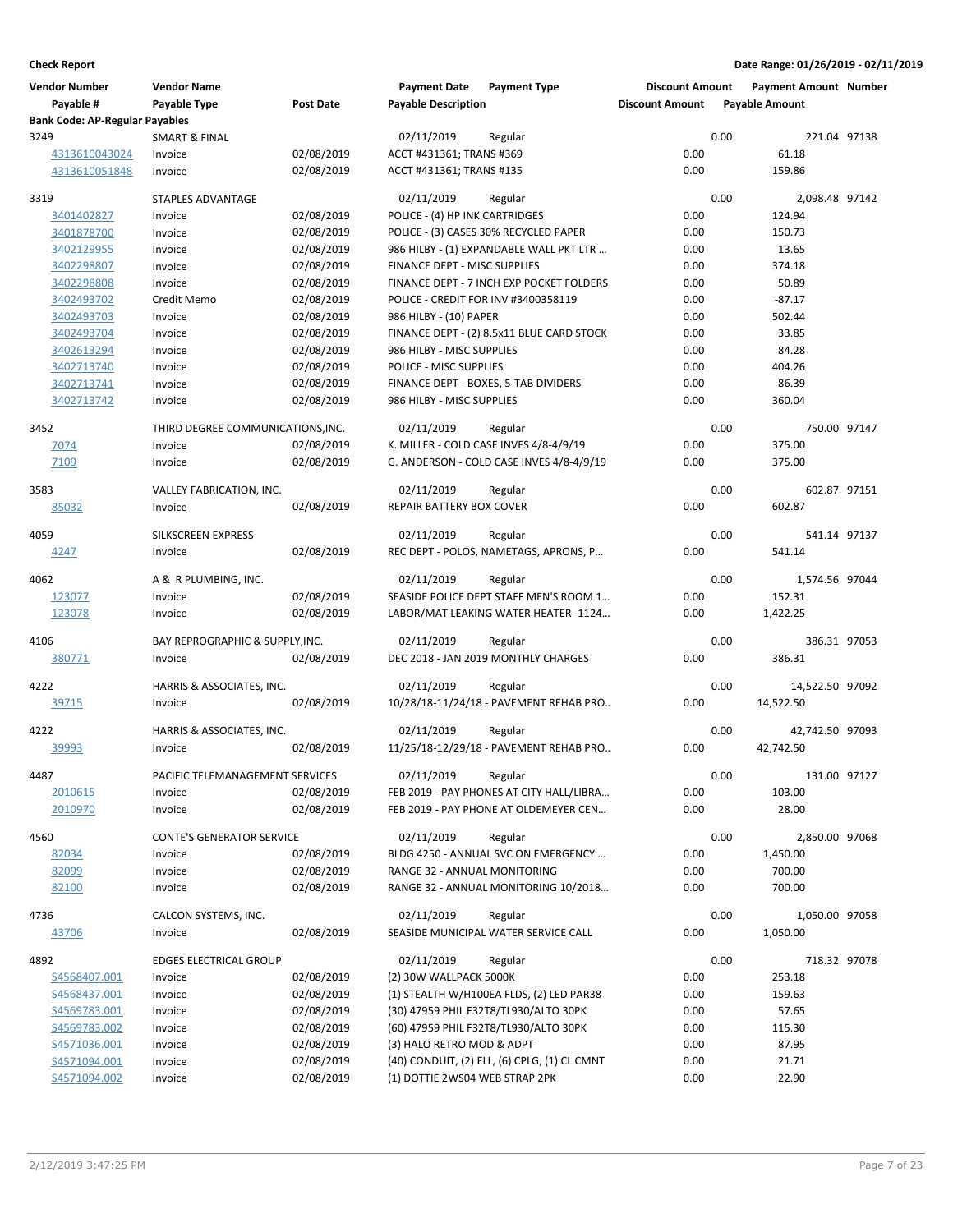| <b>Vendor Number</b> | <b>Vendor Name</b>        |                  | <b>Payment Date</b>            | <b>Payment Type</b>                     | <b>Discount Amount</b> | <b>Payment Amount Number</b> |  |
|----------------------|---------------------------|------------------|--------------------------------|-----------------------------------------|------------------------|------------------------------|--|
| Payable #            | Payable Type              | <b>Post Date</b> | <b>Payable Description</b>     |                                         | <b>Discount Amount</b> | <b>Payable Amount</b>        |  |
| 4931                 | <b>FRANK SALZILLO</b>     |                  | 02/11/2019                     | Regular                                 | 0.00                   | 500.00 97087                 |  |
| <b>CCU TUITION</b>   | Invoice                   | 02/08/2019       |                                | TUITION REIMBURSEMENT (FY 17/18, FY 18/ | 0.00                   | 500.00                       |  |
| 4970                 | <b>WHITSON ENGINEERS</b>  |                  | 02/11/2019                     | Regular                                 | 0.00                   | 6,466.00 97154               |  |
| 0021714              | Invoice                   | 02/08/2019       | DEC 2018 - MANZANITA PARK SVCS |                                         | 0.00                   | 6.466.00                     |  |
| 4970                 | <b>WHITSON ENGINEERS</b>  |                  | 02/11/2019                     | Regular                                 | 0.00                   | 7,000.00 97155               |  |
| 0021722              | Invoice                   | 02/08/2019       |                                | DEC 2018 - 1817 YOSEMITE - DRAINAGE STU | 0.00                   | 7,000.00                     |  |
| 4970                 | <b>WHITSON ENGINEERS</b>  |                  | 02/11/2019                     | Regular                                 | 0.00                   | 16,310.00 97156              |  |
| 0021136              | Invoice                   | 02/08/2019       |                                | AUG 2018 - SCSD- HILBY EASEMENT MAPPI   | 0.00                   | 3,070.00                     |  |
| 0021166              | Invoice                   | 02/08/2019       |                                | 8/1/18-9/13/18 - CUTINO PARK SURVEY     | 0.00                   | 1,945.00                     |  |
| 0021407              | Invoice                   | 02/08/2019       |                                | THROUGH 10/31/18 - BROADWAY & FREM      | 0.00                   | 832.00                       |  |
| 0021471              | Invoice                   | 02/08/2019       |                                | THROUGH 10/31/18 - CAPRA PARK - CIVIL   | 0.00                   | 500.00                       |  |
| 0021485              | Invoice                   | 02/08/2019       | THROUGH 10/31/18 - ELLIS PARK  |                                         | 0.00                   | 2,800.00                     |  |
| 0021598              | Invoice                   | 02/08/2019       | NOV 2018 - CAPRA PARK - CIVIL  |                                         | 0.00                   | 4.220.00                     |  |
| 0021626              | Invoice                   | 02/08/2019       | NOV 2018 - ELLIS PARK          |                                         | 0.00                   | 830.00                       |  |
| 0021656              | Invoice                   | 02/08/2019       |                                | DEC 2018 - DEL MONTE MANOR LID - 30% D  | 0.00                   | 616.00                       |  |
| 0021768              | Invoice                   | 02/08/2019       | DEC 2018 - ELLIS PARK          |                                         | 0.00                   | 1,497.00                     |  |
| 5038                 | THE VILLAGE PROJECT, INC. |                  | 02/11/2019                     | Regular                                 | 0.00                   | 2,794.50 97146               |  |
| $\overline{2}$       | Invoice                   | 02/08/2019       |                                | 2 QTR, FY2018/19 CDBG-AFTER SCHOOL PR   | 0.00                   | 2,794.50                     |  |

|                       | Payable  | Payment  |                 |            |
|-----------------------|----------|----------|-----------------|------------|
| <b>Payment Type</b>   | Count    | Count    | <b>Discount</b> | Payment    |
| <b>Regular Checks</b> | 49       | 18       | 0.00            | 101,259.22 |
| <b>Manual Checks</b>  | 0        | 0        | 0.00            | 0.00       |
| <b>Voided Checks</b>  | 0        | 0        | 0.00            | 0.00       |
| <b>Bank Drafts</b>    | 0        | 0        | 0.00            | 0.00       |
| EFT's                 | $\Omega$ | $\Omega$ | 0.00            | 0.00       |
|                       | 49       | 18       | 0.00            | 101.259.22 |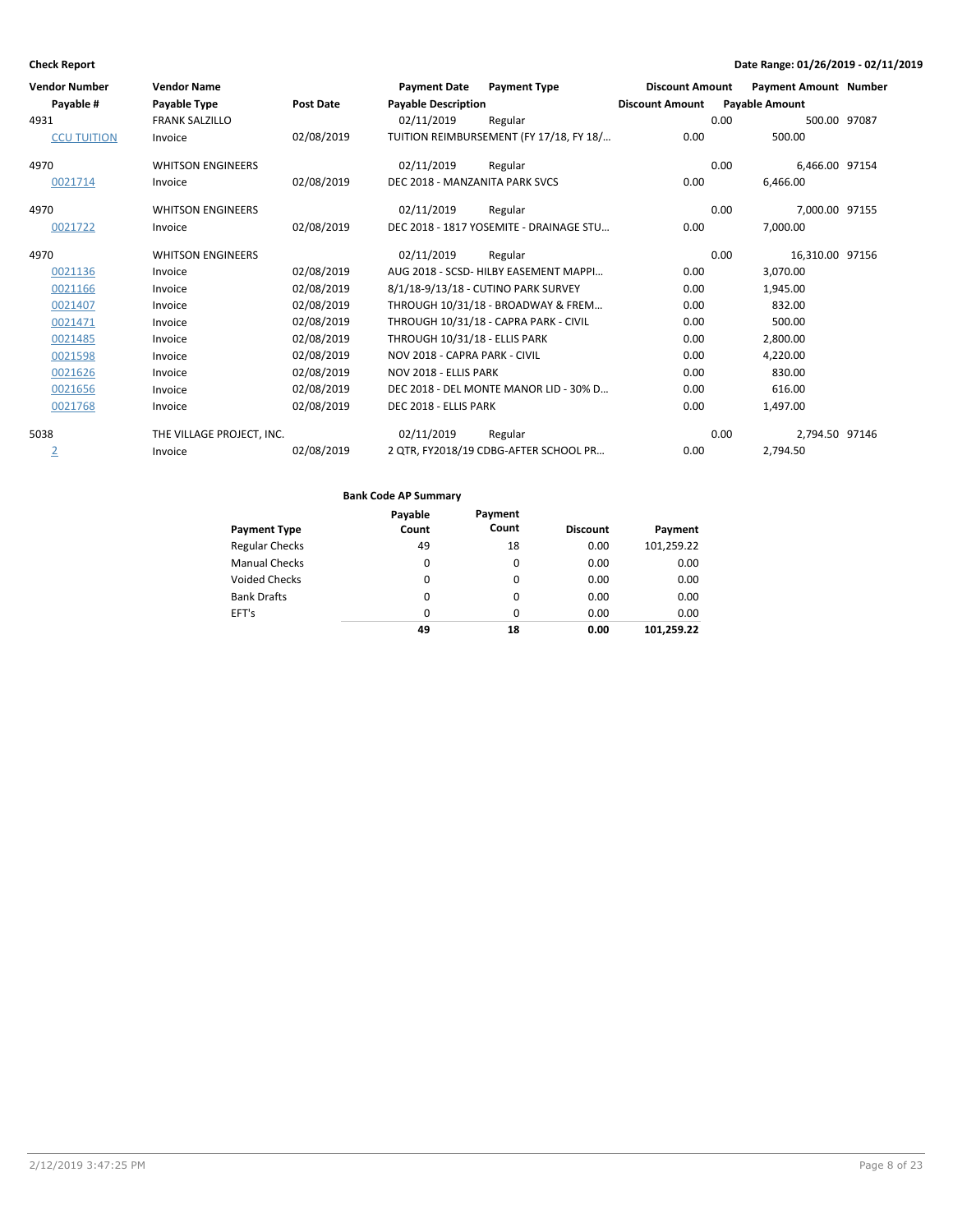| Vendor Number                         | Vendor Name                |                  | <b>Payment Date</b>        | <b>Payment Type</b> | <b>Discount Amount</b> | <b>Payment Amount Number</b> |                         |
|---------------------------------------|----------------------------|------------------|----------------------------|---------------------|------------------------|------------------------------|-------------------------|
| Pavable #                             | Payable Type               | <b>Post Date</b> | <b>Payable Description</b> |                     | <b>Discount Amount</b> | Pavable Amount               |                         |
| <b>Bank Code: PY-Payroll Payables</b> |                            |                  |                            |                     |                        |                              |                         |
| 5144                                  | <b>STATE OF CALIFORNIA</b> |                  | 01/31/2019                 | <b>Bank Draft</b>   | 0.00                   |                              | 31,899.97 2-090-913-600 |
| <b>INV0002955</b>                     | Invoice                    | 01/31/2019       | <b>SIT PAYABLE</b>         |                     | 0.00                   | 31.899.97                    |                         |
|                                       |                            |                  |                            |                     |                        |                              |                         |

|                       | Payable  | Payment  |                 |           |
|-----------------------|----------|----------|-----------------|-----------|
| <b>Payment Type</b>   | Count    | Count    | <b>Discount</b> | Payment   |
| <b>Regular Checks</b> | 0        | 0        | 0.00            | 0.00      |
| <b>Manual Checks</b>  | 0        | 0        | 0.00            | 0.00      |
| <b>Voided Checks</b>  | 0        | $\Omega$ | 0.00            | 0.00      |
| <b>Bank Drafts</b>    | 1        |          | 0.00            | 31,899.97 |
| EFT's                 | $\Omega$ | $\Omega$ | 0.00            | 0.00      |
|                       | 1        | 1        | 0.00            | 31.899.97 |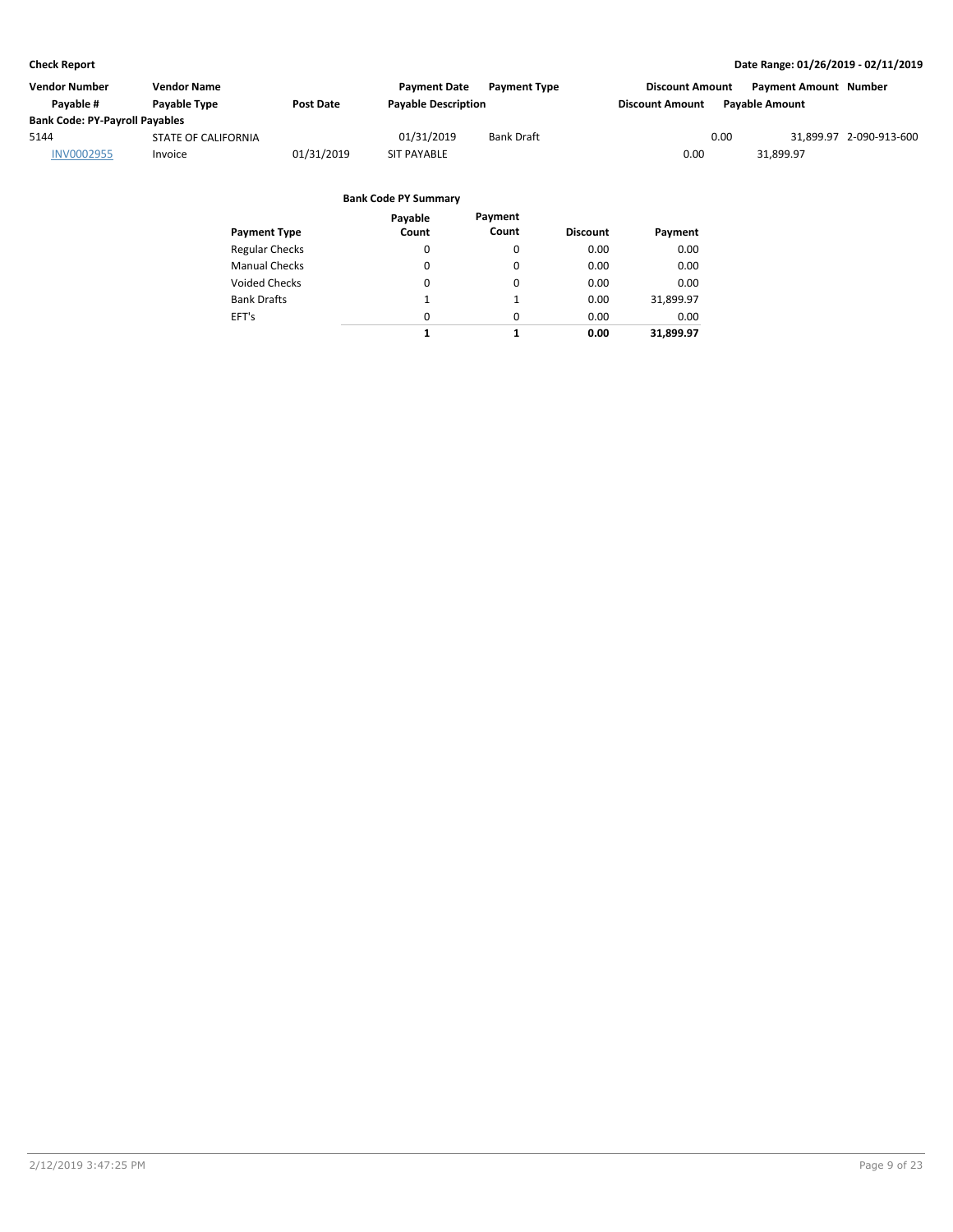| <b>Vendor Number</b>                  | Vendor Name                   |                  | <b>Payment Date</b><br><b>Payment Type</b> | <b>Discount Amount</b> | <b>Payment Amount Number</b> |
|---------------------------------------|-------------------------------|------------------|--------------------------------------------|------------------------|------------------------------|
| Pavable #                             | Payable Type                  | <b>Post Date</b> | <b>Payable Description</b>                 | <b>Discount Amount</b> | <b>Pavable Amount</b>        |
| <b>Bank Code: AP-Regular Payables</b> |                               |                  |                                            |                        |                              |
| 5198                                  | <b>GOLDEN STATE PORTABLES</b> |                  | 02/11/2019<br>Regular                      | 0.00                   | 547.90 97089                 |
| 39688                                 | Invoice                       | 02/08/2019       | JAN 2019 - 610 OLYMPIA; RENTAL PREP        | 0.00                   | 110.36                       |
| 39689                                 | Invoice                       | 02/08/2019       | JAN 2019 - 440 HARCOURT OFC TRAILERS       | 0.00                   | 437.54                       |

| Payment Type          | Payable<br>Count | Payment<br>Count | <b>Discount</b> | Payment |
|-----------------------|------------------|------------------|-----------------|---------|
| <b>Regular Checks</b> | 2                | $\mathbf{1}$     | 0.00            | 547.90  |
| <b>Manual Checks</b>  | 0                | 0                | 0.00            | 0.00    |
| <b>Voided Checks</b>  | 0                | 0                | 0.00            | 0.00    |
| <b>Bank Drafts</b>    | 0                | $\Omega$         | 0.00            | 0.00    |
| EFT's                 | 0                | $\Omega$         | 0.00            | 0.00    |
|                       | 2                | 1                | 0.00            | 547.90  |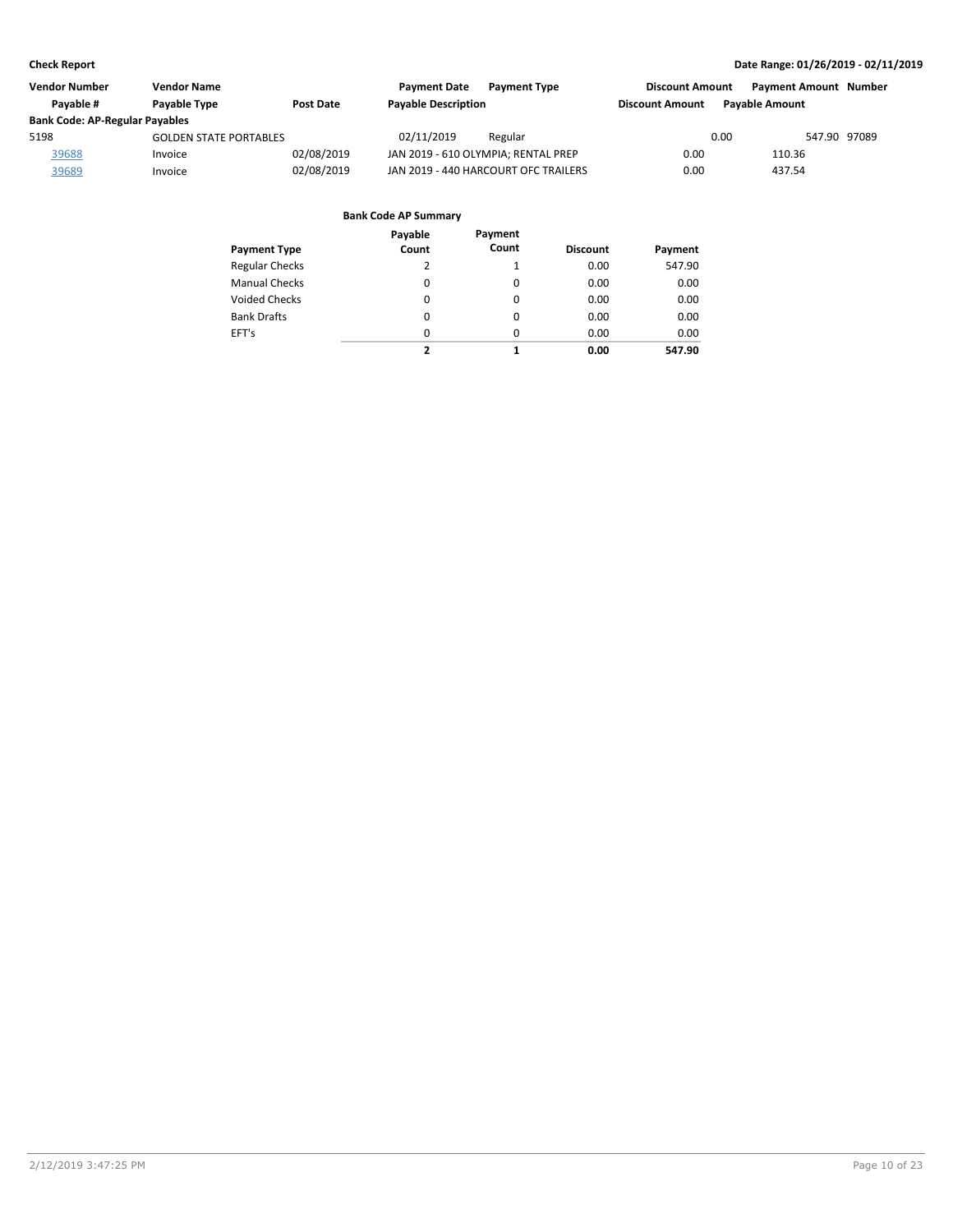| <b>Vendor Number</b><br>Payable #     | <b>Vendor Name</b><br>Payable Type | <b>Post Date</b> | <b>Payment Date</b><br><b>Payable Description</b> | <b>Payment Type</b> | <b>Discount Amount</b><br><b>Discount Amount</b> | <b>Payment Amount Number</b><br><b>Payable Amount</b> |                     |
|---------------------------------------|------------------------------------|------------------|---------------------------------------------------|---------------------|--------------------------------------------------|-------------------------------------------------------|---------------------|
| <b>Bank Code: PY-Payroll Payables</b> |                                    |                  |                                                   |                     |                                                  |                                                       |                     |
| 5264                                  | RABOBANK, N.A.                     |                  | 01/31/2019                                        | <b>Bank Draft</b>   |                                                  | 0.00<br>19,708.34 52775940                            |                     |
| <b>INV0002957</b>                     | Invoice                            | 01/31/2019       | <b>MEDICARE PAYABLE</b>                           |                     | 0.00                                             | 19,708.34                                             |                     |
| 5264                                  | RABOBANK, N.A.                     |                  | 01/31/2019                                        | <b>Bank Draft</b>   |                                                  | 0.00<br>82,204.06 52775940                            |                     |
| <b>INV0002956</b>                     | Invoice                            | 01/31/2019       | <b>FIT PAYABLE</b>                                |                     | 0.00                                             | 82,204.06                                             |                     |
| 5266                                  | INTL ASSOC OF FIREFIGHTER          |                  | 02/01/2019                                        | <b>Bank Draft</b>   |                                                  | 0.00                                                  | 1,150.00 DFT0001464 |
| <b>INV0002855</b>                     | Invoice                            | 02/01/2019       | <b>DUES</b>                                       |                     | 0.00                                             | 1,150.00                                              |                     |
| 5266                                  | INTL ASSOC OF FIREFIGHTER          |                  | 02/01/2019                                        | <b>Bank Draft</b>   |                                                  | 0.00                                                  | 1,150.00 DFT0001464 |
| <b>INV0002902</b>                     | Invoice                            | 02/01/2019       | <b>DUES</b>                                       |                     | 0.00                                             | 1,150.00                                              |                     |
| 5267                                  | <b>SEASIDE POLICE</b>              |                  | 02/01/2019                                        | <b>Bank Draft</b>   |                                                  | 0.00                                                  | 2,100.00 DFT0001464 |
| <b>INV0002903</b>                     | Invoice                            | 02/01/2019       | <b>DUES</b>                                       |                     | 0.00                                             | 2,100.00                                              |                     |
| 5267                                  | <b>SEASIDE POLICE</b>              |                  | 02/01/2019                                        | <b>Bank Draft</b>   |                                                  | 0.00                                                  | 2,100.00 DFT0001464 |
| <b>INV0002856</b>                     | Invoice                            | 02/01/2019       | <b>DUES</b>                                       |                     | 0.00                                             | 2,100.00                                              |                     |

| Payment Type          | Payable<br>Count | Payment<br>Count | <b>Discount</b> | Payment    |
|-----------------------|------------------|------------------|-----------------|------------|
| <b>Regular Checks</b> | 0                | 0                | 0.00            | 0.00       |
| <b>Manual Checks</b>  | 0                | 0                | 0.00            | 0.00       |
| <b>Voided Checks</b>  | 0                | $\Omega$         | 0.00            | 0.00       |
| <b>Bank Drafts</b>    | 6                | 6                | 0.00            | 108,412.40 |
| EFT's                 | $\Omega$         | $\Omega$         | 0.00            | 0.00       |
|                       | 6                | 6                | 0.00            | 108.412.40 |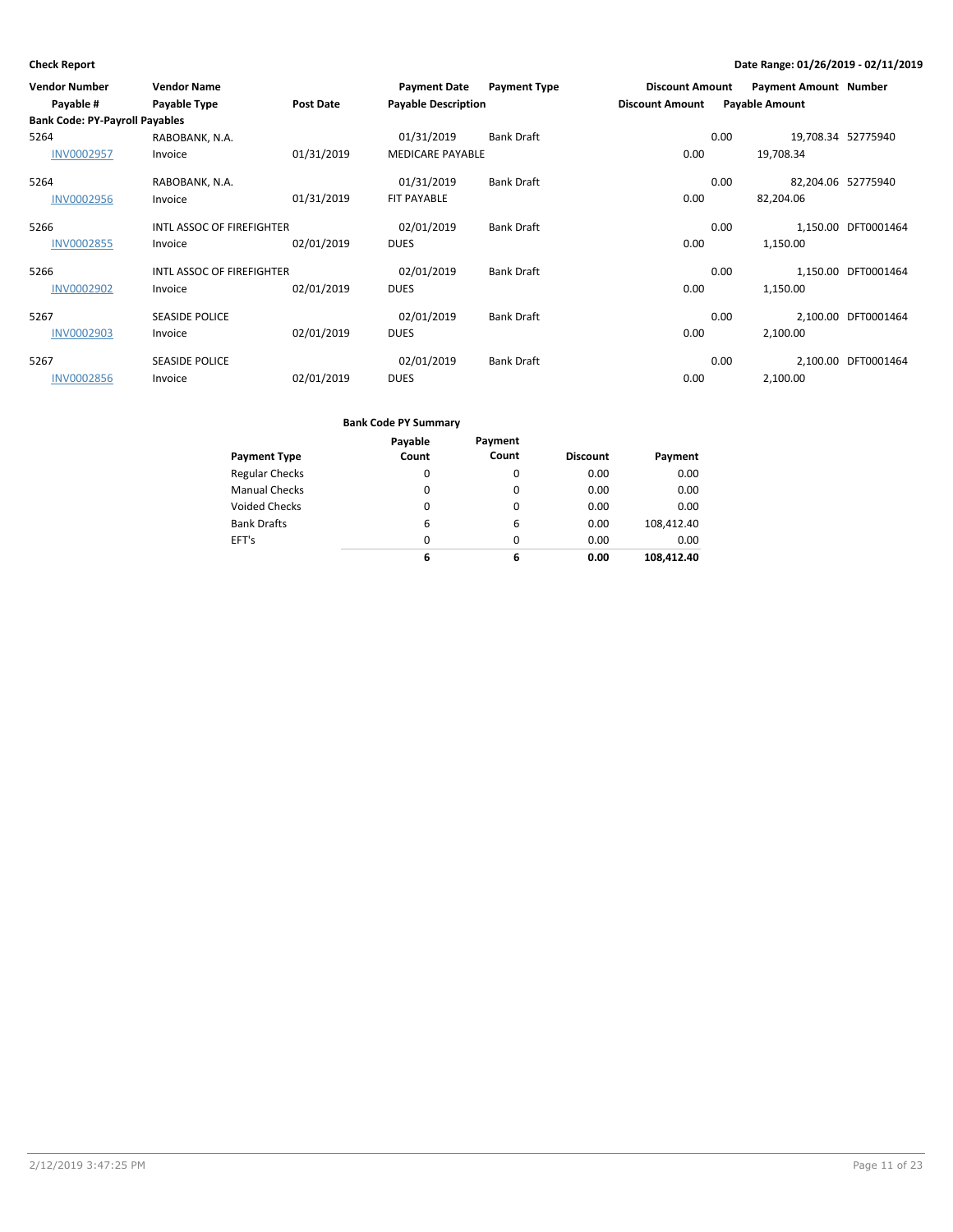| Vendor Number                         | <b>Vendor Name</b>              |                  | <b>Payment Date</b>        | <b>Payment Type</b>                    | <b>Discount Amount</b> |      | <b>Payment Amount Number</b> |                        |
|---------------------------------------|---------------------------------|------------------|----------------------------|----------------------------------------|------------------------|------|------------------------------|------------------------|
| Payable #                             | Payable Type                    | <b>Post Date</b> | <b>Payable Description</b> |                                        | <b>Discount Amount</b> |      | <b>Payable Amount</b>        |                        |
| <b>Bank Code: AP-Regular Payables</b> |                                 |                  |                            |                                        |                        |      |                              |                        |
| 5475                                  | <b>TERRYBERRY</b>               |                  | 02/11/2019                 | Regular                                |                        | 0.00 | 463.54 97145                 |                        |
| F75667                                | Invoice                         | 02/08/2019       |                            | SERVICE AWARD - CUISINART 18" CHARCOAL | 0.00                   |      | 463.54                       |                        |
| 5476                                  | <b>GUARDIAN</b>                 |                  | 01/28/2019                 | <b>Bank Draft</b>                      |                        | 0.00 |                              | 2.879.25 1548701493762 |
| <b>INV0002936</b>                     | Invoice                         | 01/28/2019       | JANUARY 2019 ADMIN FEES    |                                        | 0.00                   |      | 2.879.25                     |                        |
| 5476                                  | <b>GUARDIAN</b>                 |                  | 01/28/2019                 | <b>Bank Draft</b>                      |                        | 0.00 |                              | 2,914.15 1548701493762 |
| <b>INV0002937</b>                     | Invoice                         | 01/28/2019       | FEBRUARY 2019 ADMIN FEES   |                                        | 0.00                   |      | 2.914.15                     |                        |
| 5523                                  | ADVANCE WATER ENGINEERING. INC. |                  | 02/11/2019                 | Regular                                |                        | 0.00 | 266.25 97046                 |                        |
| 13319                                 | Invoice                         | 02/08/2019       |                            | JAN 2019 - FT ORD WATER CHEM TREATMNT  | 0.00                   |      | 266.25                       |                        |

|                       | Payable  | Payment  |                 |          |
|-----------------------|----------|----------|-----------------|----------|
| <b>Payment Type</b>   | Count    | Count    | <b>Discount</b> | Payment  |
| <b>Regular Checks</b> | 2        | 2        | 0.00            | 729.79   |
| <b>Manual Checks</b>  | $\Omega$ | 0        | 0.00            | 0.00     |
| <b>Voided Checks</b>  | 0        | 0        | 0.00            | 0.00     |
| <b>Bank Drafts</b>    | 2        | 2        | 0.00            | 5,793.40 |
| EFT's                 | $\Omega$ | $\Omega$ | 0.00            | 0.00     |
|                       | 4        | 4        | 0.00            | 6.523.19 |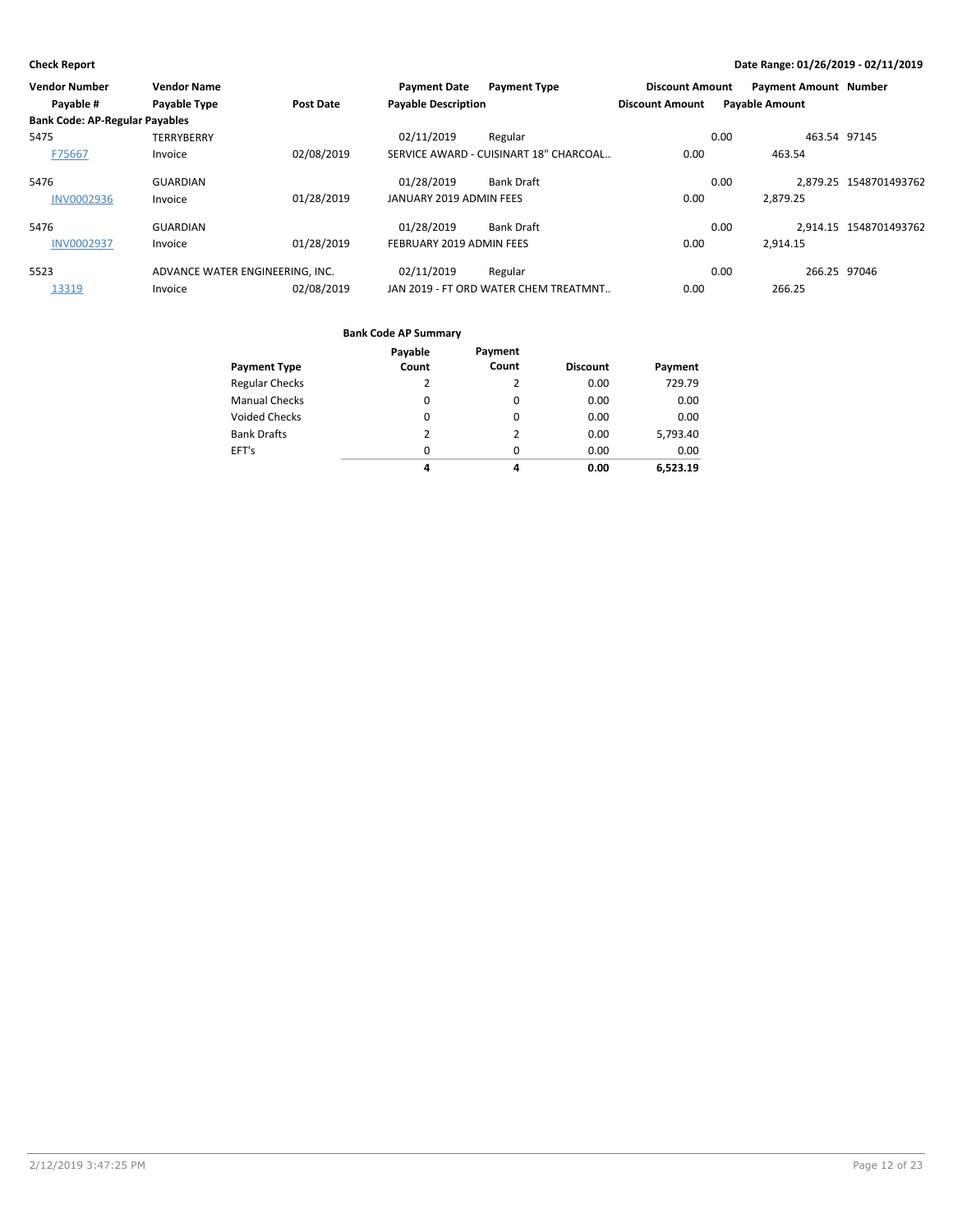| Vendor Number                         | <b>Vendor Name</b>  |            | <b>Payment Date</b>        | <b>Payment Type</b> | <b>Discount Amount</b> | <b>Payment Amount Number</b> |                   |
|---------------------------------------|---------------------|------------|----------------------------|---------------------|------------------------|------------------------------|-------------------|
| Payable #                             | <b>Payable Type</b> | Post Date  | <b>Payable Description</b> |                     | <b>Discount Amount</b> | <b>Payable Amount</b>        |                   |
| <b>Bank Code: PY-Payroll Payables</b> |                     |            |                            |                     |                        |                              |                   |
| 5539                                  | AFLAC               |            | 01/31/2019                 | <b>Bank Draft</b>   |                        | 0.00<br>$-7.80$              | DFT0001381        |
| CM0000156                             | Credit Memo         | 01/31/2019 | <b>HOFFMAN ADJ</b>         |                     | 0.00                   | $-7.80$                      |                   |
| 5539                                  | AFLAC               |            | 01/31/2019                 | <b>Bank Draft</b>   |                        | 0.00                         | 209.85 DFT0001381 |
| <b>INV0002814</b>                     | Invoice             | 01/31/2019 | AFLAC AFTER-TAX PRODUCT    |                     | 0.00                   | 209.85                       |                   |
| 5539                                  | AFLAC               |            | 01/31/2019                 | <b>Bank Draft</b>   |                        | 0.00<br>121.35               | DFT0001381        |
| INV0002813                            | Invoice             | 01/31/2019 | AFLAC PRE-TAX PRODUCT      |                     | 0.00                   | 121.35                       |                   |
| 5539                                  | AFLAC               |            | 01/31/2019                 | <b>Bank Draft</b>   |                        | 0.00                         | 209.88 DFT0001381 |
| <b>INV0002778</b>                     | Invoice             | 01/31/2019 | AFLAC AFTER-TAX PRODUCT    |                     | 0.00                   | 209.88                       |                   |
| 5539                                  | AFLAC               |            | 01/31/2019                 | <b>Bank Draft</b>   |                        | 0.00<br>121.37               | DFT0001381        |
| <b>INV0002777</b>                     | Invoice             | 01/31/2019 | AFLAC PRE-TAX PRODUCT      |                     | 0.00                   | 121.37                       |                   |

|                       | Payable  | Payment  |                 |         |
|-----------------------|----------|----------|-----------------|---------|
| <b>Payment Type</b>   | Count    | Count    | <b>Discount</b> | Payment |
| <b>Regular Checks</b> | 0        | 0        | 0.00            | 0.00    |
| <b>Manual Checks</b>  | 0        | 0        | 0.00            | 0.00    |
| <b>Voided Checks</b>  | 0        | 0        | 0.00            | 0.00    |
| <b>Bank Drafts</b>    | 5        | 5        | 0.00            | 654.65  |
| EFT's                 | $\Omega$ | $\Omega$ | 0.00            | 0.00    |
|                       |          | 5        | 0.00            | 654.65  |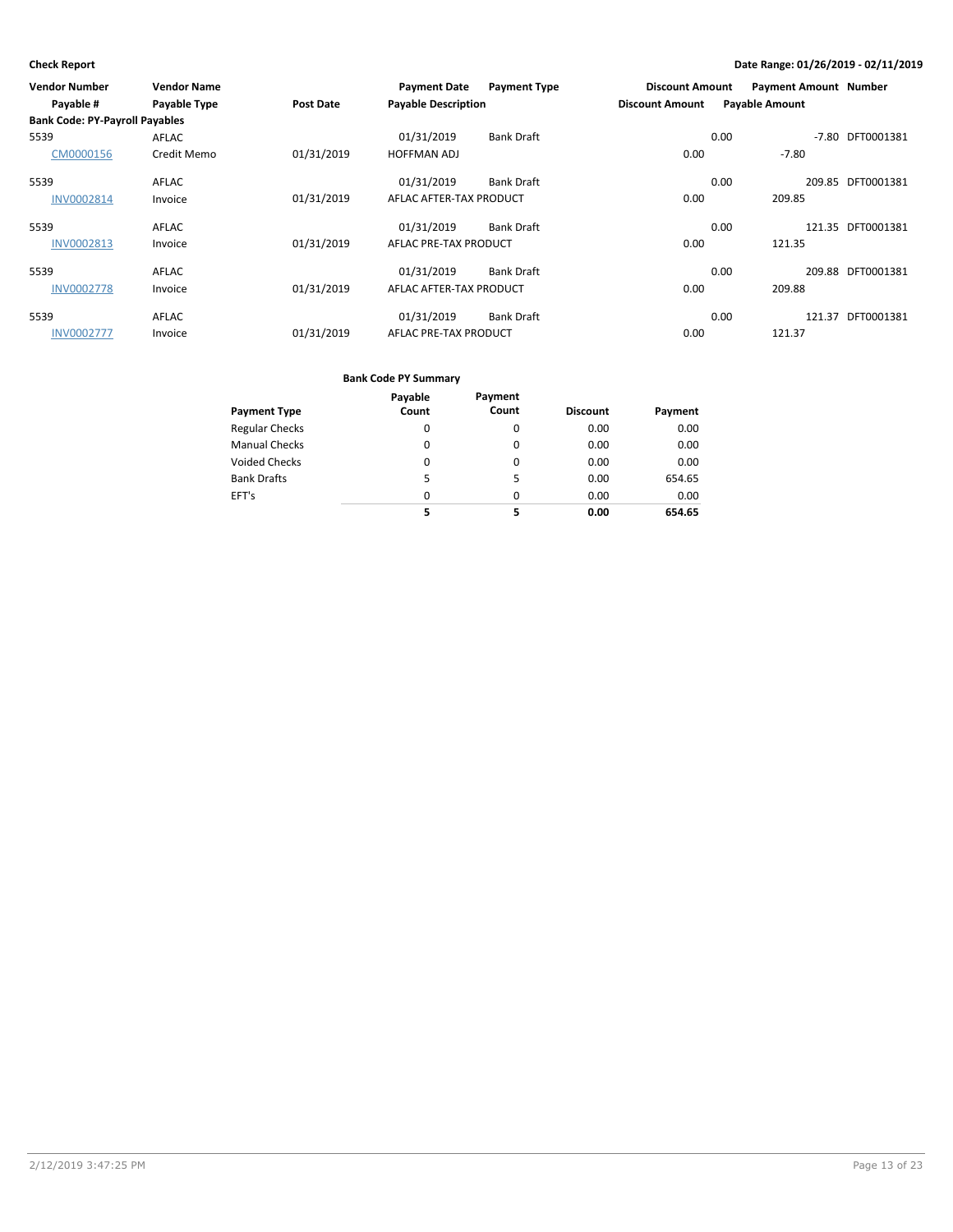| <b>Vendor Number</b><br>Payable #     | <b>Vendor Name</b><br>Payable Type           | <b>Post Date</b> | <b>Payment Date</b><br><b>Payable Description</b> | <b>Payment Type</b>                           | <b>Discount Amount</b><br><b>Discount Amount</b> |      | <b>Payment Amount Number</b><br><b>Payable Amount</b> |             |
|---------------------------------------|----------------------------------------------|------------------|---------------------------------------------------|-----------------------------------------------|--------------------------------------------------|------|-------------------------------------------------------|-------------|
| <b>Bank Code: AP-Regular Payables</b> |                                              |                  |                                                   |                                               |                                                  |      |                                                       |             |
| 5753<br><b>JAN 2019</b>               | <b>HEIHACHIRO TAKARABE</b><br>Invoice        | 02/08/2019       | 02/11/2019<br>JAN 2019 INSTRUCTOR PAY - TAI CHI   | Regular                                       | 0.00                                             | 0.00 | 344.96 97096<br>344.96                                |             |
| 5776                                  | <b>ALENA WAGREICH</b>                        |                  | 02/11/2019                                        |                                               |                                                  | 0.00 | 429.80 97048                                          |             |
| <b>JAN 2019</b>                       | Invoice                                      | 02/08/2019       | JAN 2019 INSTRUCTOR PAY                           | Regular                                       | 0.00                                             |      | 429.80                                                |             |
|                                       |                                              |                  |                                                   |                                               |                                                  |      |                                                       |             |
| 5969                                  | <b>FASTENAL COMPANY</b>                      |                  | 02/11/2019                                        | Regular                                       |                                                  | 0.00 | 1,653.77 97084                                        |             |
| <b>CASEA90472</b>                     | Invoice                                      | 02/08/2019       | JANUARY VENDING SUPPLIES                          |                                               | 0.00                                             |      | 600.70                                                |             |
| <b>CASEA90766</b>                     | Invoice                                      | 02/08/2019       | (2) MD0810 8' x 10' TARP                          |                                               | 0.00                                             |      | 17.46                                                 |             |
| <b>CASEA90769</b>                     | Invoice                                      | 02/08/2019       | (4) CAUTION TAPE, (1) 2PC RNSTSET                 |                                               | 0.00                                             |      | 119.67                                                |             |
| <b>CASEA90811</b>                     | Invoice                                      | 02/08/2019       | MISC SUPPLIES - STREETS                           |                                               | 0.00                                             |      | 36.28                                                 |             |
| <b>CASEA90818</b>                     | Invoice                                      | 02/08/2019       | <b>MISC SUPPLIES - STREETS</b>                    |                                               | 0.00                                             |      | 25.14                                                 |             |
| <b>CASEA90920</b>                     | Invoice                                      | 02/08/2019       |                                                   | (1) 50ML TUBE THREAD SEAL, (4) RUSTOL         | 0.00                                             |      | 61.56                                                 |             |
| <b>CASEA90940</b>                     | Invoice                                      | 02/08/2019       | (1) 18V X2 5A SAW KIT                             |                                               | 0.00                                             |      | 550.20                                                |             |
| CASEA90941                            | Invoice                                      | 02/08/2019       | (10) 3M SUPER 88, (2) THREADLOCKER                |                                               | 0.00                                             |      | 173.20                                                |             |
| <b>CASEA90963</b>                     | Invoice                                      | 02/08/2019       | MISC SUPPLIES - FLEET                             |                                               | 0.00                                             |      | 48.70                                                 |             |
| <b>CASEA90992</b>                     | Invoice                                      | 02/08/2019       | (1) MEDBLKPFNITRGLV100CT                          |                                               | 0.00                                             |      | 9.89                                                  |             |
| <b>CASEA91134</b>                     | Invoice                                      | 02/08/2019       |                                                   | (3) 31" RUBBER STRAPS, (5) 15" RUBBER STR     | 0.00                                             |      | 10.97                                                 |             |
| 6017                                  | <b>AIRTEC SERVICE</b>                        |                  | 02/11/2019                                        | Regular                                       |                                                  | 0.00 | 490.00 97047                                          |             |
| 6309                                  | Invoice                                      | 02/08/2019       |                                                   | WORK ORDER 86636/ MOISTURE ISSUE - PD         | 0.00                                             |      | 490.00                                                |             |
| 6162                                  | KNORR SYSTEMS, INC.                          |                  | 02/11/2019                                        | Regular                                       |                                                  | 0.00 | 838.35 97105                                          |             |
| SI208698                              | Invoice                                      | 02/08/2019       | (325) MII BULK-HYPOCHLORITE (GAL)                 |                                               | 0.00                                             |      | 838.35                                                |             |
| 6197                                  | U.S. BANK EQUIPMENT FINANCE                  |                  | 02/11/2019                                        |                                               |                                                  | 0.00 | 669.83 97149                                          |             |
|                                       | Invoice                                      | 02/08/2019       | PD COPIERS-KONICA MINOLTAS                        | Regular                                       | 0.00                                             |      | 518.00                                                |             |
| 375928058<br>375928199                | Invoice                                      | 02/08/2019       | ENG COPIER/SHARP MX-3070N                         |                                               | 0.00                                             |      | 151.83                                                |             |
|                                       |                                              |                  |                                                   |                                               |                                                  |      |                                                       |             |
| 6197                                  | U.S. BANK EQUIPMENT FINANCE                  |                  | 02/11/2019                                        | Regular                                       |                                                  | 0.00 | 311.75 97150                                          |             |
| 375642451                             | Invoice                                      | 02/08/2019       | 986 HILBY / KONICA COPIER 654E                    |                                               | 0.00                                             |      | 311.75                                                |             |
| 6290                                  | BURKE, WILLIAMS & SORENSEN, LLP              |                  | 02/11/2019                                        | Regular                                       |                                                  | 0.00 | 110.00 97056                                          |             |
| 236233                                | Invoice                                      | 02/08/2019       |                                                   | DEC 2018 - SVCS FOR LABOR RELATIONS           | 0.00                                             |      | 110.00                                                |             |
| 6324                                  | <b>SUPPLYWORKS</b>                           |                  | 02/11/2019                                        | Regular                                       |                                                  | 0.00 | 7,388.21 97143                                        |             |
| 464102995                             | Invoice                                      | 02/08/2019       | MISC CLEANING SUPPLIES                            |                                               | 0.00                                             |      | 349.87                                                |             |
| 464921782                             | Invoice                                      | 02/08/2019       | (4) OPTIMA TOILET TISSUE DISPENSER                |                                               | 0.00                                             |      | 109.66                                                |             |
| 466948684                             | Invoice                                      | 02/08/2019       |                                                   | (8) ROLL TOWLS, (4) CONTAINERS, (4) DOLLY     | 0.00                                             |      | 1,075.15                                              |             |
| 467109955                             | Invoice                                      | 02/08/2019       |                                                   | (1) WYPALL X70 WORKHORSE BRAG BOX             | 0.00                                             |      | 27.68                                                 |             |
| 467371811                             | Invoice                                      | 02/08/2019       |                                                   | (8) KLEENEX TOWEL ROLL HARD 1PLY WHITE        | 0.00                                             |      | 515.82                                                |             |
| 468061437                             | Credit Memo                                  | 02/08/2019       | (8) ENMOTION WHITE ROLL TOWEL                     |                                               | 0.00                                             |      | $-661.98$                                             |             |
| 470850892                             | Invoice                                      | 02/08/2019       | 986 HILBY - MISC CLEANING SUPPLIES                |                                               | 0.00                                             |      | 1,961.43                                              |             |
| 471175539                             | Invoice                                      | 02/08/2019       | (1) SPIC N' SPAN DISINFEC SPRAY QT                |                                               | 0.00                                             |      | 72.04                                                 |             |
| 471294223                             | Credit Memo                                  | 02/08/2019       | CREDIT FOR (2) TOWEL WIPER BRAG                   |                                               | 0.00                                             |      | $-61.55$                                              |             |
| 472263722                             | Invoice                                      | 02/08/2019       |                                                   | 986 HILBY - MISC JANITORIAL SUPPLIES          | 0.00                                             |      | 1,161.32                                              |             |
| 472982081                             | Invoice                                      | 02/08/2019       | (1) SPRAY DISINFEC, (1) BOWLCLNR                  |                                               | 0.00                                             |      | 38.37                                                 |             |
| 473609055                             | Credit Memo                                  | 02/08/2019       | <b>CREDIT FOR (12) BOWLCLNR</b>                   |                                               | 0.00                                             |      | $-38.37$                                              |             |
| 475324646                             | Invoice                                      | 02/08/2019       | (1) UNTOUCHABLE SQ TOP                            |                                               | 0.00                                             |      | 70.31                                                 |             |
| 475376570                             | Invoice                                      | 02/08/2019       |                                                   | 986 HILBY - MISC JANITORIAL SUPPLIES          | 0.00                                             |      | 2,845.19                                              |             |
| 475385258                             | Credit Memo                                  | 02/08/2019       | <b>CREDIT FOR (24) BOWLCLNR</b>                   |                                               | 0.00                                             |      | $-76.73$                                              |             |
|                                       |                                              |                  |                                                   |                                               |                                                  |      |                                                       |             |
| 6415<br>969-SS                        | <b>ENFLOW INFORMATION SYSTEMS</b><br>Invoice | 02/08/2019       | 02/11/2019                                        | Regular<br>CONSULT W/SAM RE REMOVING DAPHNE F | 0.00                                             | 0.00 | 75.00                                                 | 75.00 97080 |
|                                       |                                              |                  |                                                   |                                               |                                                  |      |                                                       |             |
| 6553                                  | COMCAST                                      |                  | 02/11/2019                                        | Regular                                       |                                                  | 0.00 | 270.88 97063                                          |             |
| $2/2/19-3/1/19$                       | Invoice                                      | 02/08/2019       |                                                   | ACCT #8155 10 027 0272432; 1/27/19 BILL       | 0.00                                             |      | 270.88                                                |             |
| 6602                                  | <b>NANCY MELTON</b>                          |                  | 02/11/2019                                        | Regular                                       |                                                  | 0.00 | 171.50 97123                                          |             |
| <b>JAN 2019</b>                       | Invoice                                      | 02/08/2019       |                                                   | JAN 2019 INSTRUCTOR PAY - GENTLE YOGA         | 0.00                                             |      | 171.50                                                |             |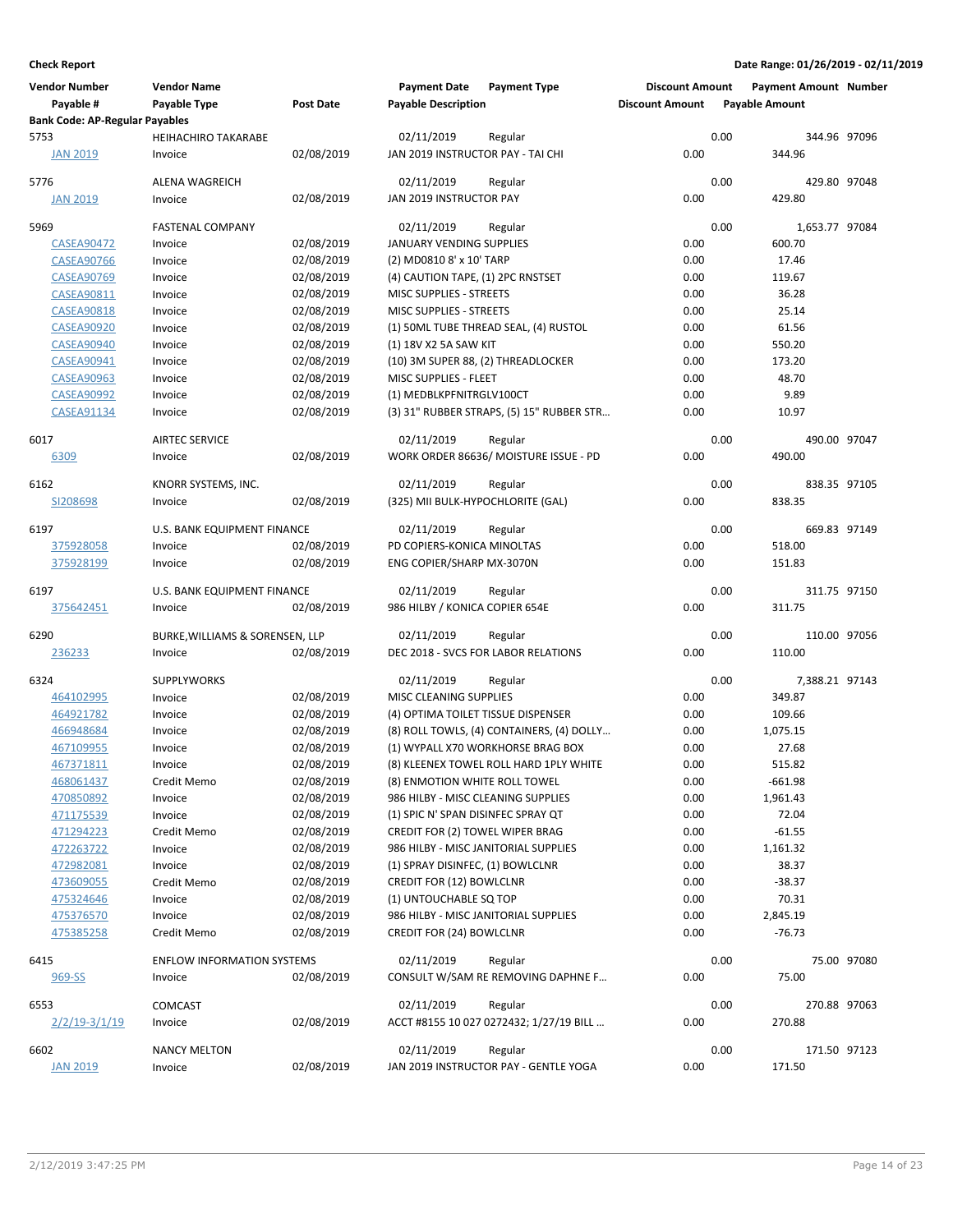| <b>Vendor Number</b>      | <b>Vendor Name</b>       |            | <b>Payment Date</b>           | <b>Payment Type</b>                      | <b>Discount Amount</b> | <b>Payment Amount Number</b> |              |
|---------------------------|--------------------------|------------|-------------------------------|------------------------------------------|------------------------|------------------------------|--------------|
| Payable #                 | Payable Type             | Post Date  | <b>Payable Description</b>    |                                          | <b>Discount Amount</b> | <b>Payable Amount</b>        |              |
| 6671                      | <b>VERIZON WIRELESS</b>  |            | 02/11/2019                    | Regular                                  |                        | 0.00                         | 741.33 97152 |
| 9822905182                | Invoice                  | 02/08/2019 |                               | ACCT #772515511-00005; 12/24/18 - 1/23/  | 0.00                   | 60.35                        |              |
| 9822905183                | Invoice                  | 02/08/2019 |                               | ACCT #772515511-00006; 12/24/18 - 1/23/  | 0.00                   | 513.24                       |              |
| 9822905184                | Invoice                  | 02/08/2019 |                               | ACCT #772515511-00007; 12/24/18 - 1/23/  | 0.00                   | 56.33                        |              |
| 9822905185                | Invoice                  | 02/08/2019 |                               | ACCT #772515511-00008; 12/24/18 - 1/23/  | 0.00                   | 111.41                       |              |
| 6671                      | <b>VERIZON WIRELESS</b>  |            | 02/11/2019                    | Regular                                  |                        | 0.00                         | 778.52 97153 |
| 9822905180                | Invoice                  | 02/08/2019 |                               | ACCT #772515511-00003; 12/24/18 - 1/23/  | 0.00                   | 778.52                       |              |
| 6727                      | DATAPROSE, INC.          |            | 02/11/2019                    | Regular                                  |                        | 0.00<br>455.75 97071         |              |
| DP1900210                 | Invoice                  | 02/08/2019 | JAN 2019 WATER BILLING PERIOD |                                          | 0.00                   | 455.75                       |              |
| 6747                      | <b>AT&amp;T MOBILITY</b> |            | 02/11/2019                    | Regular                                  |                        | 0.00                         | 561.20 97051 |
| 12/9/18-1/8/19 PD Invoice |                          | 02/08/2019 |                               | ACCT #287272498122; 12/9/18 - 1/8/19     | 0.00                   | 561.20                       |              |
| 6747                      | <b>AT&amp;T MOBILITY</b> |            | 02/11/2019                    | Regular                                  |                        | 0.00<br>1,236.61 97052       |              |
| 12/9/18-1/8/19            | Invoice                  | 02/08/2019 |                               | ACCT #287256319516 / INV #287256319516   | 0.00                   | 1,236.61                     |              |
| 6936                      | <b>SWRCB</b>             |            | 02/11/2019                    | Regular                                  |                        | 0.00<br>2,286.00 97144       |              |
| WD-0140875                | Invoice                  | 02/08/2019 |                               | 7/1/18-6/30/19 - ANNUAL PERMIT FEES SCSD | 0.00                   | 2,286.00                     |              |

|                       | Payable  | Payment  |                 |           |
|-----------------------|----------|----------|-----------------|-----------|
| <b>Payment Type</b>   | Count    | Count    | <b>Discount</b> | Payment   |
| <b>Regular Checks</b> | 46       | 18       | 0.00            | 18,813.46 |
| <b>Manual Checks</b>  | 0        | 0        | 0.00            | 0.00      |
| Voided Checks         | $\Omega$ | $\Omega$ | 0.00            | 0.00      |
| <b>Bank Drafts</b>    | 0        | 0        | 0.00            | 0.00      |
| EFT's                 | $\Omega$ | $\Omega$ | 0.00            | 0.00      |
|                       | 46       | 18       | 0.00            | 18.813.46 |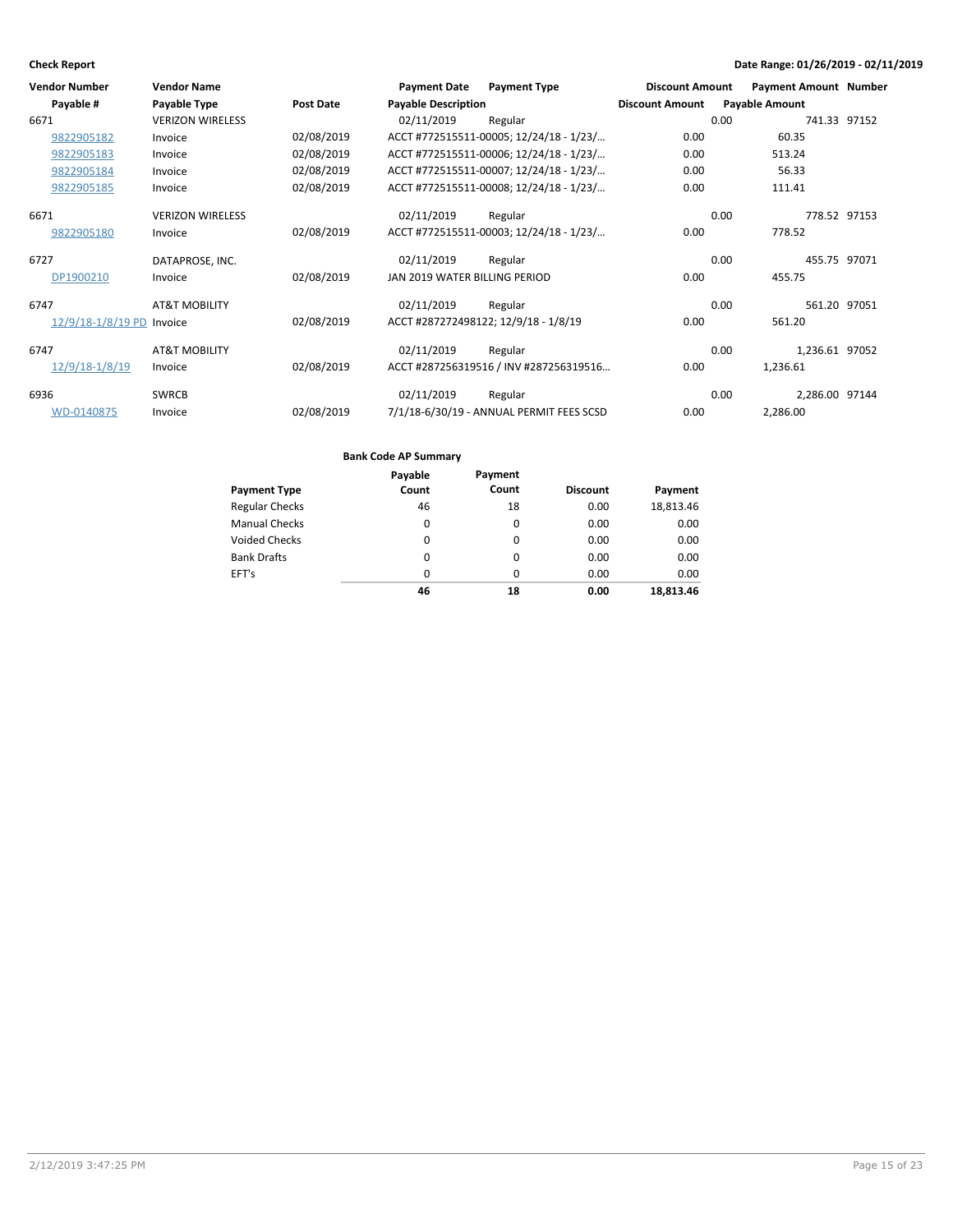| <b>Vendor Number</b>                  | <b>Vendor Name</b> |                  | <b>Payment Date</b>        | <b>Payment Type</b> | <b>Discount Amount</b> |      | <b>Payment Amount Number</b> |                     |
|---------------------------------------|--------------------|------------------|----------------------------|---------------------|------------------------|------|------------------------------|---------------------|
| Payable #                             | Payable Type       | <b>Post Date</b> | <b>Payable Description</b> |                     | <b>Discount Amount</b> |      | <b>Payable Amount</b>        |                     |
| <b>Bank Code: PY-Payroll Payables</b> |                    |                  |                            |                     |                        |      |                              |                     |
| 7124                                  | U.S. BANK N.A.     |                  | 02/01/2019                 | <b>Bank Draft</b>   |                        | 0.00 |                              | 1,756.01 DFT0001458 |
| <b>INV0002940</b>                     | Invoice            | 02/01/2019       | PARS-ARS 457 6746022400    |                     | 0.00                   |      | 1,756.01                     |                     |
| 7124                                  | U.S. BANK N.A.     |                  | 02/01/2019                 | <b>Bank Draft</b>   |                        | 0.00 |                              | 6,506.35 DFT0001458 |
| <b>INV0002938</b>                     | Invoice            | 02/01/2019       | PARS 6746022500            |                     | 0.00                   |      | 6,506.35                     |                     |
| 7124                                  | U.S. BANK N.A.     |                  | 02/01/2019                 | <b>Bank Draft</b>   |                        | 0.00 |                              | 4,445.82 DFT0001458 |
| <b>INV0002900</b>                     | Invoice            | 02/01/2019       | PARS 6746022500            |                     | 0.00                   |      | 4,445.82                     |                     |
| 7124                                  | U.S. BANK N.A.     |                  | 02/01/2019                 | Bank Draft          |                        | 0.00 |                              | 4,452.41 DFT0001458 |
| <b>INV0002853</b>                     | Invoice            | 02/01/2019       | PARS 6746022500            |                     | 0.00                   |      | 4,452.41                     |                     |
| 7124                                  | U.S. BANK N.A.     |                  | 02/01/2019                 | Bank Draft          |                        | 0.00 |                              | 1,428.98 DFT0001458 |
| <b>INV0002859</b>                     | Invoice            | 02/01/2019       | PARS-ARS 457 6746022400    |                     | 0.00                   |      | 1,428.98                     |                     |
| 7124                                  | U.S. BANK N.A.     |                  | 02/01/2019                 | Bank Draft          |                        | 0.00 |                              | 1,597.27 DFT0001458 |
| <b>INV0002906</b>                     | Invoice            | 02/01/2019       | PARS-ARS 457 6746022400    |                     | 0.00                   |      | 1,597.27                     |                     |
| 7124                                  | U.S. BANK N.A.     |                  | 02/01/2019                 | <b>Bank Draft</b>   |                        | 0.00 |                              | 44.95 DFT0001458    |
| <b>INV0002848</b>                     | Invoice            | 02/01/2019       | PARS-ARS 457 6746022400    |                     | 0.00                   |      | 44.95                        |                     |

| Payment Type       | Payable<br>Count | Payment<br>Count | <b>Discount</b> | Payment   |
|--------------------|------------------|------------------|-----------------|-----------|
| Regular Checks     | 0                | $\Omega$         | 0.00            | 0.00      |
| Manual Checks      | 0                | $\Omega$         | 0.00            | 0.00      |
| Voided Checks      | 0                | $\Omega$         | 0.00            | 0.00      |
| <b>Bank Drafts</b> | 7                | 7                | 0.00            | 20,231.79 |
| EFT's              | $\Omega$         | $\Omega$         | 0.00            | 0.00      |
|                    | 7                | 7                | 0.00            | 20.231.79 |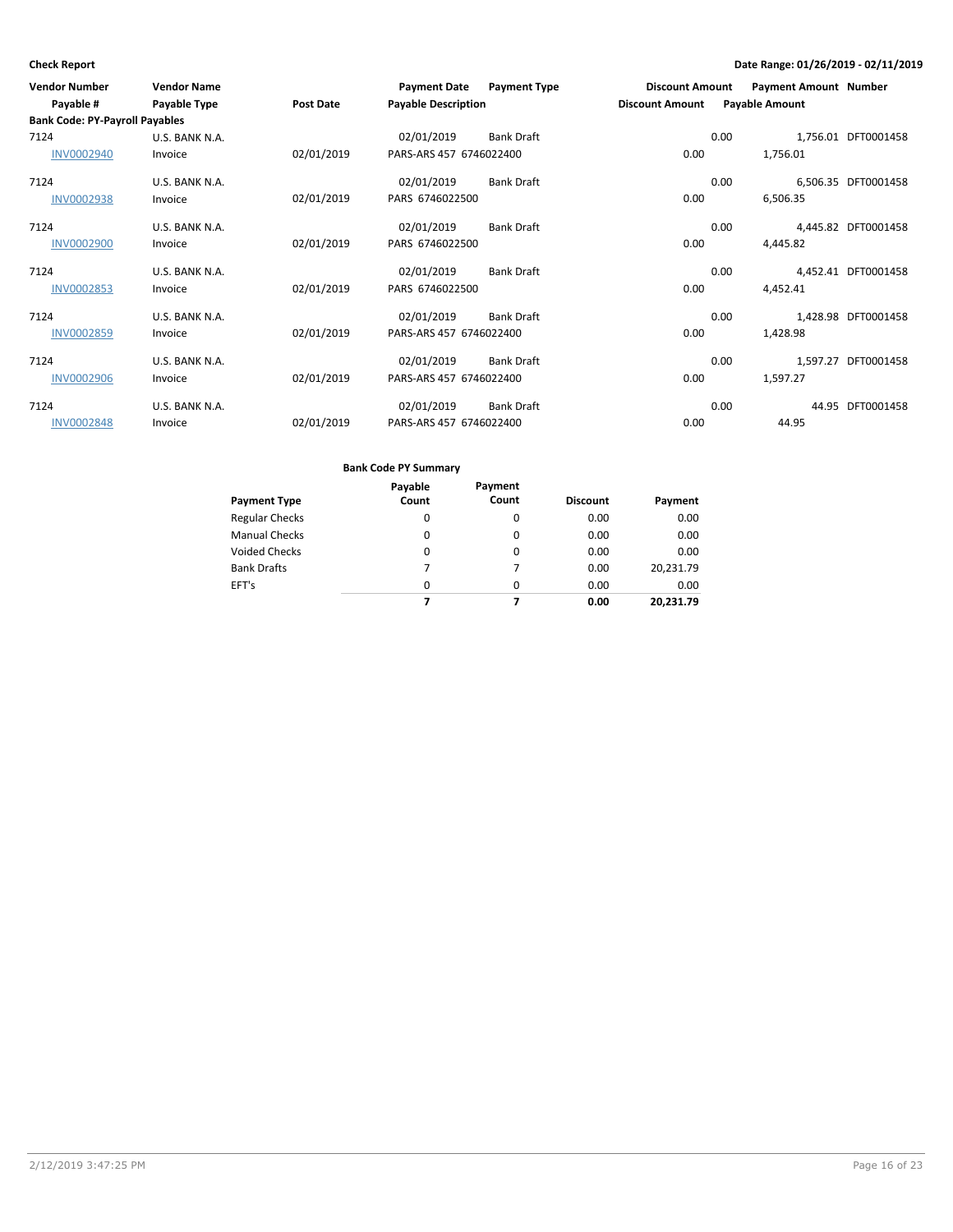| <b>Vendor Number</b>                  | <b>Vendor Name</b>               |                  | <b>Payment Date</b>             | <b>Payment Type</b>                    | <b>Discount Amount</b> | <b>Payment Amount Number</b> |              |
|---------------------------------------|----------------------------------|------------------|---------------------------------|----------------------------------------|------------------------|------------------------------|--------------|
| Payable #                             | Payable Type                     | <b>Post Date</b> | <b>Payable Description</b>      |                                        | <b>Discount Amount</b> | <b>Payable Amount</b>        |              |
| <b>Bank Code: AP-Regular Payables</b> |                                  |                  |                                 |                                        |                        |                              |              |
| 7130                                  | SOUTH BAY REGIONAL PUBLIC SAFETY |                  | 02/11/2019                      | Regular                                |                        | 3,516.00 97141<br>0.00       |              |
| 219422                                | Invoice                          | 02/08/2019       |                                 | K. ESLICK - BASIC POLICE ACADEMY #150  | 0.00                   | 3.516.00                     |              |
| 7135                                  | MONTEREY SANITARY SUPPLY, INC.   |                  | 02/11/2019                      | Regular                                |                        | 0.00                         | 99.00 97121  |
| 11695                                 | Invoice                          | 02/08/2019       |                                 | MONTHLY MED WASTE SVC/CUST #122        | 0.00                   | 99.00                        |              |
| 7324                                  | BEAR ELECTRICAL SOLUTIONS, INC.  |                  | 02/11/2019                      | Regular                                |                        | 1.785.00 97054<br>0.00       |              |
| 7406                                  | Invoice                          | 02/08/2019       |                                 | DEC 2018 - ROUTINE TRAFFIC SIGNAL MAIN | 0.00                   | 1.785.00                     |              |
| 7358                                  | <b>EAN SERVICES, LLC</b>         |                  | 02/11/2019                      | Regular                                |                        | 0.00                         | 133.25 97076 |
| 90110816864                           | Invoice                          | 02/08/2019       | SEASIDE PD - RESERV #1180201805 |                                        | 0.00                   | 133.25                       |              |

| <b>Payment Type</b>   | Payable<br>Count | Payment<br>Count | <b>Discount</b> | Payment  |
|-----------------------|------------------|------------------|-----------------|----------|
|                       |                  |                  |                 |          |
| <b>Regular Checks</b> | 4                | 4                | 0.00            | 5,533.25 |
| <b>Manual Checks</b>  | 0                | 0                | 0.00            | 0.00     |
| <b>Voided Checks</b>  | $\Omega$         | 0                | 0.00            | 0.00     |
| <b>Bank Drafts</b>    | 0                | 0                | 0.00            | 0.00     |
| EFT's                 | $\Omega$         | 0                | 0.00            | 0.00     |
|                       | 4                | 4                | 0.00            | 5,533.25 |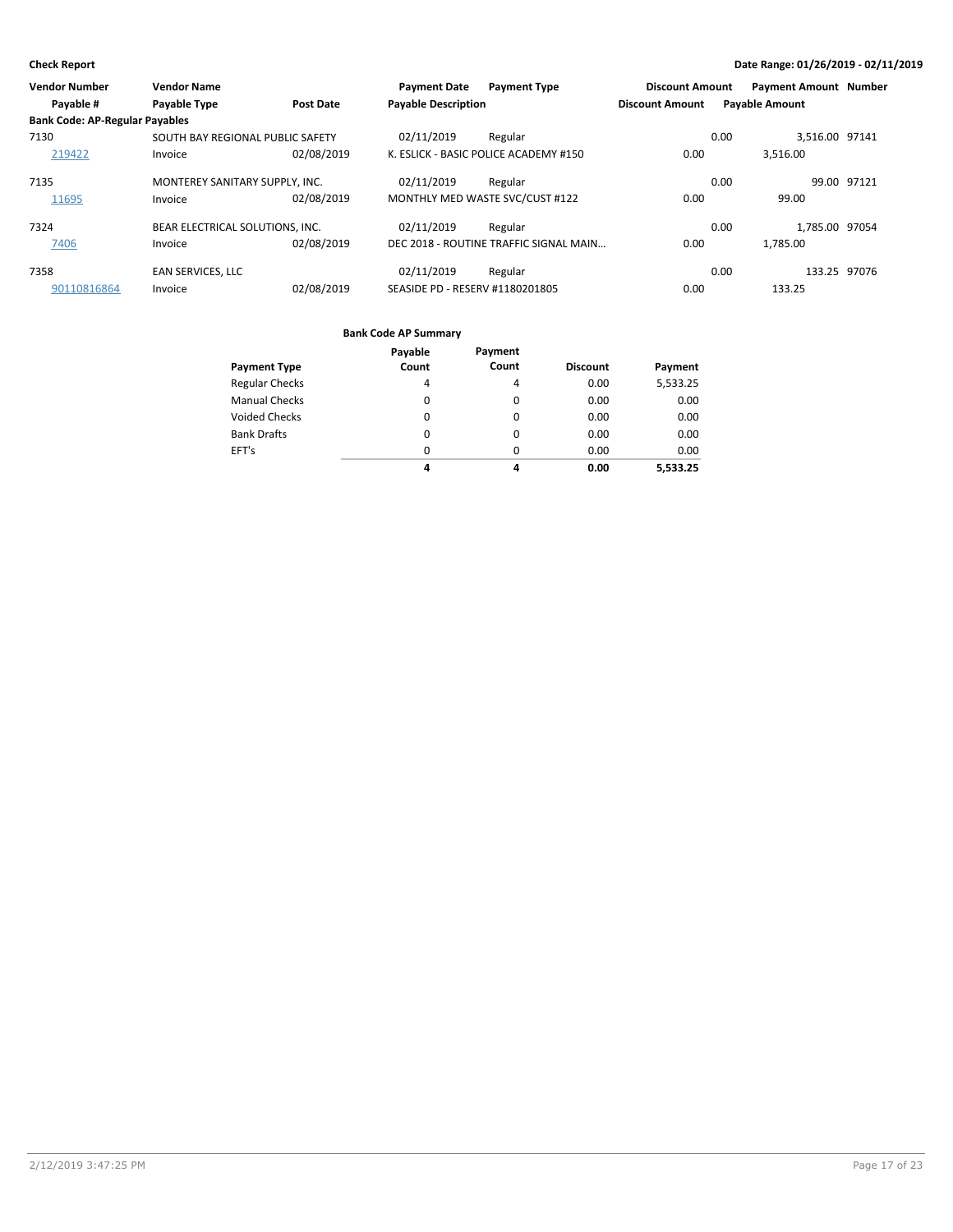| <b>Vendor Number</b>                  | <b>Vendor Name</b> |                  | <b>Payment Date</b>        | <b>Payment Type</b> | <b>Discount Amount</b> |                       | <b>Payment Amount Number</b> |  |
|---------------------------------------|--------------------|------------------|----------------------------|---------------------|------------------------|-----------------------|------------------------------|--|
| Payable #                             | Payable Type       | <b>Post Date</b> | <b>Payable Description</b> |                     | <b>Discount Amount</b> | <b>Payable Amount</b> |                              |  |
| <b>Bank Code: PY-Payroll Payables</b> |                    |                  |                            |                     |                        |                       |                              |  |
| 7370                                  | UPEC. LOCAL 792    |                  | 02/08/2019                 | Regular             |                        | 0.00                  | $-1.674.00$ 18844            |  |
| 7370                                  | UPEC, LOCAL 792    |                  | 02/05/2019                 | Regular             |                        | 0.00                  | 3.255.00 18853               |  |
| <b>INV0002767</b>                     | Invoice            | 02/06/2019       | LIUNA/UNION DUES           |                     | 0.00                   | 813.75                |                              |  |
| <b>INV0002809</b>                     | Invoice            | 02/06/2019       | LIUNA/UNION DUES           |                     | 0.00                   | 813.75                |                              |  |
| <b>INV0002861</b>                     | Invoice            | 02/06/2019       | LIUNA/UNION DUES           |                     | 0.00                   | 813.75                |                              |  |
| <b>INV0002908</b>                     | Invoice            | 02/06/2019       | LIUNA/UNION DUES           |                     | 0.00                   | 813.75                |                              |  |
| 7370                                  | UPEC. LOCAL 792    |                  | 02/11/2019                 | Regular             |                        | 0.00                  | 1.674.00 18854               |  |
| <b>INV0002686</b>                     | Invoice            | 12/04/2018       | LIUNA/UNION DUES           |                     | 0.00                   |                       | 837.00                       |  |
| <b>INV0002727</b>                     | Invoice            | 12/04/2018       | LIUNA/UNION DUES           |                     | 0.00                   | 837.00                |                              |  |

|                       | Payable  | Payment  |                 |             |
|-----------------------|----------|----------|-----------------|-------------|
| <b>Payment Type</b>   | Count    | Count    | <b>Discount</b> | Payment     |
| <b>Regular Checks</b> | 6        |          | 0.00            | 4,929.00    |
| <b>Manual Checks</b>  | 0        | $\Omega$ | 0.00            | 0.00        |
| <b>Voided Checks</b>  | 0        |          | 0.00            | $-1,674.00$ |
| <b>Bank Drafts</b>    | $\Omega$ | $\Omega$ | 0.00            | 0.00        |
| EFT's                 | $\Omega$ | $\Omega$ | 0.00            | 0.00        |
|                       | 6        | 3        | 0.00            | 3.255.00    |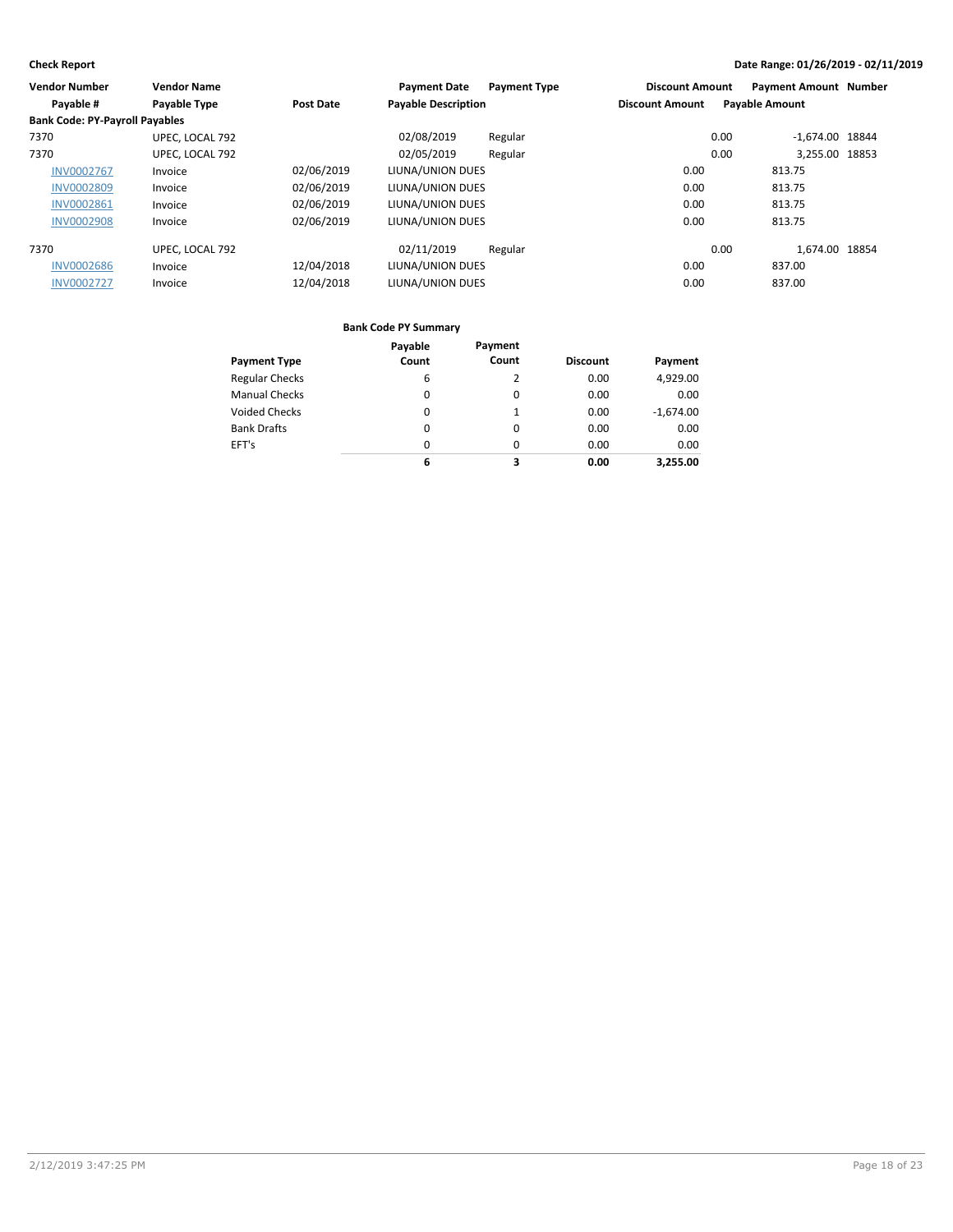| <b>Vendor Number</b>                  | <b>Vendor Name</b>                  |                  | <b>Payment Date</b>        | <b>Payment Type</b>                    | <b>Discount Amount</b> | <b>Payment Amount Number</b> |              |
|---------------------------------------|-------------------------------------|------------------|----------------------------|----------------------------------------|------------------------|------------------------------|--------------|
| Payable #                             | Payable Type                        | <b>Post Date</b> | <b>Payable Description</b> |                                        | <b>Discount Amount</b> | <b>Payable Amount</b>        |              |
| <b>Bank Code: AP-Regular Payables</b> |                                     |                  |                            |                                        |                        |                              |              |
| 7563                                  | <b>MP EXPRESS</b>                   |                  | 02/11/2019                 | Regular                                |                        | 0.00                         | 724.27 97122 |
| 57222                                 | Invoice                             | 02/08/2019       |                            | (1,000) NOTICE OF CORRECTION/PROOF OF  | 0.00                   | 388.70                       |              |
| 57224                                 | Invoice                             | 02/08/2019       | (200) VICTIM NOTIFICATION  |                                        | 0.00                   | 335.57                       |              |
| 7644                                  | <b>COMCAST BUSINESS</b>             |                  | 02/11/2019                 | Regular                                |                        | 4,644.23 97064<br>0.00       |              |
| 74868080                              | Invoice                             | 02/08/2019       |                            | ACCT #939827683; 1/15/19 BILL DATE     | 0.00                   | 4.644.23                     |              |
| 7697                                  | <b>EVERLAST CLIMBING INDUSTRIES</b> |                  | 02/11/2019                 | Regular                                |                        | 8,940.91 97083<br>0.00       |              |
| 0176108-IN                            | Invoice                             | 02/08/2019       |                            | (2) AQUA BUDDY 350 FOR 1148 WHEELER ST | 0.00                   | 8,940.91                     |              |
| 7787                                  | OPEN COUNTER ENTERPRISES INC.       |                  | 02/07/2019                 | Regular                                |                        | 4.000.00 97042<br>0.00       |              |
| 1262                                  | Invoice                             | 02/07/2019       |                            | (1) SPANISH TRANSLATION OF RESIDENTIAL | 0.00                   | 4,000.00                     |              |
| 7924                                  | ROSA JONG                           |                  | 02/11/2019                 | Regular                                |                        | 0.00                         | 56.70 97134  |
| <b>JAN 2019</b>                       | Invoice                             | 02/08/2019       |                            | JAN 2019 INSTRUCTOR PAY - ZUMBA        | 0.00                   | 56.70                        |              |

| <b>Payment Type</b>   | Payable<br>Count | Payment<br>Count | <b>Discount</b> | Payment   |
|-----------------------|------------------|------------------|-----------------|-----------|
| <b>Regular Checks</b> | 6                | 5                | 0.00            | 18,366.11 |
| <b>Manual Checks</b>  | 0                | 0                | 0.00            | 0.00      |
| <b>Voided Checks</b>  | 0                | 0                | 0.00            | 0.00      |
| <b>Bank Drafts</b>    | 0                | $\Omega$         | 0.00            | 0.00      |
| EFT's                 | 0                | $\Omega$         | 0.00            | 0.00      |
|                       | 6                | 5                | 0.00            | 18,366.11 |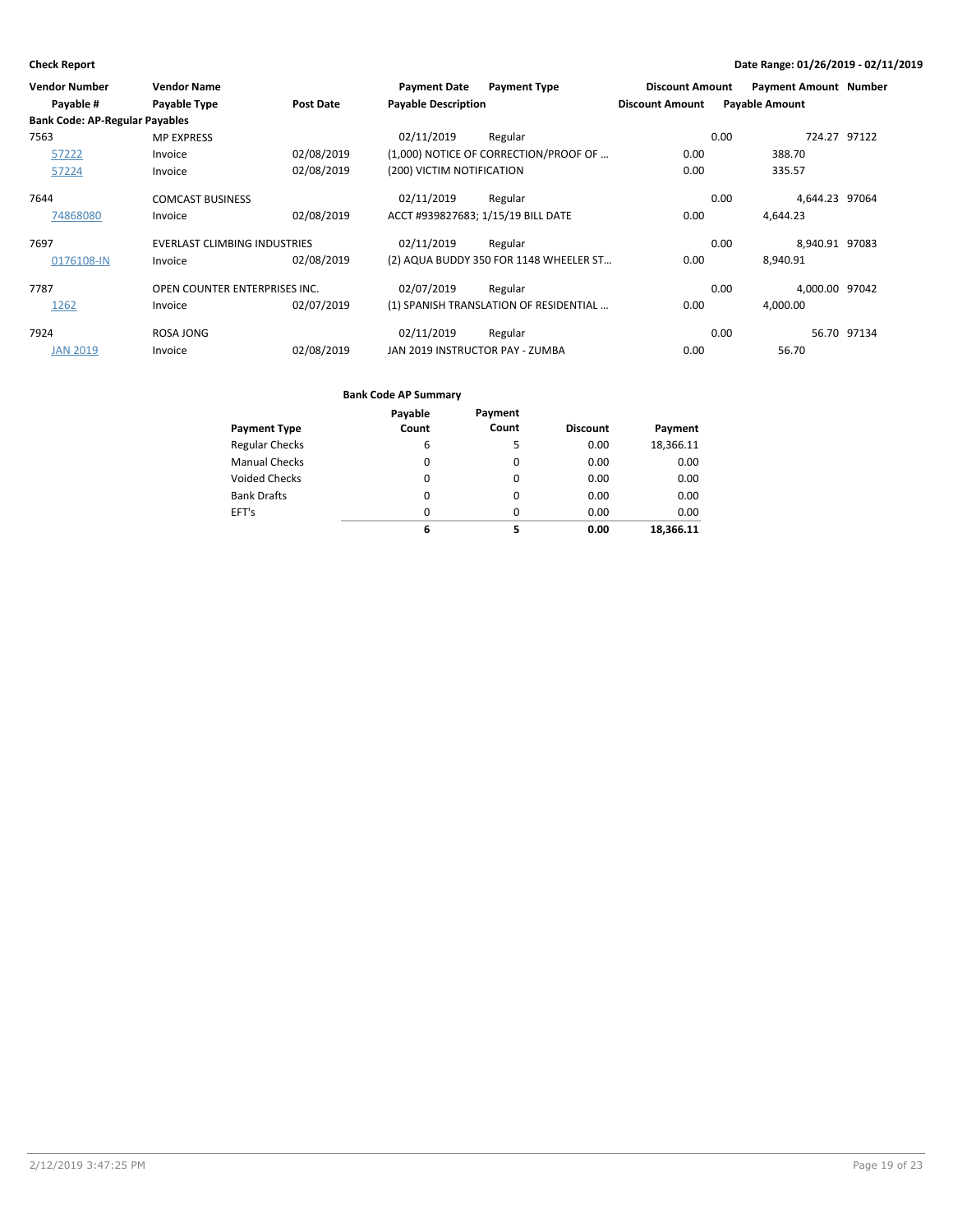| <b>Vendor Number</b>                  | <b>Vendor Name</b>       |                  | <b>Payment Date</b>        | <b>Payment Type</b>             | <b>Discount Amount</b> | <b>Payment Amount Number</b> |                     |
|---------------------------------------|--------------------------|------------------|----------------------------|---------------------------------|------------------------|------------------------------|---------------------|
| Payable #                             | Payable Type             | <b>Post Date</b> | <b>Payable Description</b> |                                 | <b>Discount Amount</b> | <b>Payable Amount</b>        |                     |
| <b>Bank Code: PY-Payroll Payables</b> |                          |                  |                            |                                 |                        |                              |                     |
| 7975                                  | <b>AMERICAN FIDELITY</b> |                  | 01/31/2019                 | <b>Bank Draft</b>               |                        | 3,798.59<br>0.00             | DFT0001378          |
| <b>INV0002811</b>                     | Invoice                  | 01/31/2019       | AF AFTER-TAX PRODUCT       |                                 | 0.00                   | 3,798.59                     |                     |
| 7975                                  | AMERICAN FIDELITY        |                  | 01/31/2019                 | <b>Bank Draft</b>               |                        | 0.00<br>$-205.11$            | DFT0001378          |
| CM0000146                             | Credit Memo              | 01/31/2019       |                            | L. ONATE OP ADJ DUE TO OWED AMT | 0.00                   | $-205.11$                    |                     |
| 7975                                  | <b>AMERICAN FIDELITY</b> |                  | 01/31/2019                 | <b>Bank Draft</b>               |                        | 0.00                         | 2.303.35 DFT0001378 |
| <b>INV0002810</b>                     | Invoice                  | 01/31/2019       | AF PRE-TAX PRODUCT         |                                 | 0.00                   | 2.303.35                     |                     |
| 7975                                  | <b>AMERICAN FIDELITY</b> |                  | 01/31/2019                 | <b>Bank Draft</b>               |                        | 0.00                         | 2,303.35 DFT0001378 |
| <b>INV0002774</b>                     | Invoice                  | 01/31/2019       | AF PRE-TAX PRODUCT         |                                 | 0.00                   | 2,303.35                     |                     |
| 7975                                  | <b>AMERICAN FIDELITY</b> |                  | 01/31/2019                 | <b>Bank Draft</b>               |                        | 0.00                         | 3.456.74 DFT0001378 |
| <b>INV0002775</b>                     | Invoice                  | 01/31/2019       | AF AFTER-TAX PRODUCT       |                                 | 0.00                   | 3,456.74                     |                     |

|                       | Payable  | Payment  |                 |           |
|-----------------------|----------|----------|-----------------|-----------|
| <b>Payment Type</b>   | Count    | Count    | <b>Discount</b> | Payment   |
| <b>Regular Checks</b> | 0        | 0        | 0.00            | 0.00      |
| <b>Manual Checks</b>  | 0        | $\Omega$ | 0.00            | 0.00      |
| <b>Voided Checks</b>  | 0        | 0        | 0.00            | 0.00      |
| <b>Bank Drafts</b>    | 5        | 5        | 0.00            | 11,656.92 |
| EFT's                 | $\Omega$ | $\Omega$ | 0.00            | 0.00      |
|                       | 5        | 5        | 0.00            | 11,656.92 |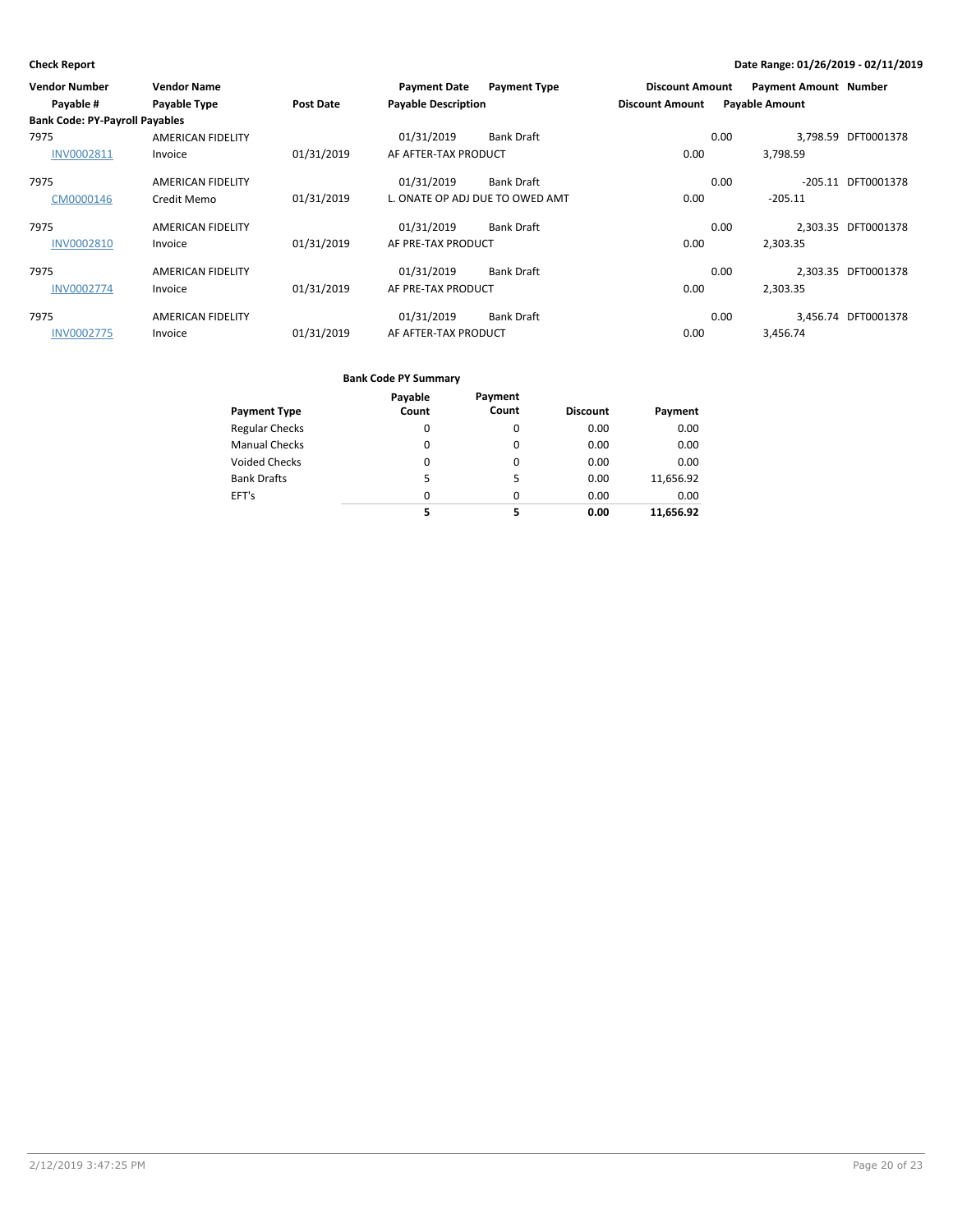| Vendor Number                                 | <b>Vendor Name</b>                  |                          | <b>Payment Date</b>                 | <b>Payment Type</b>                                                              | <b>Discount Amount</b> |      | <b>Payment Amount Number</b> |             |
|-----------------------------------------------|-------------------------------------|--------------------------|-------------------------------------|----------------------------------------------------------------------------------|------------------------|------|------------------------------|-------------|
| Payable #                                     | Payable Type                        | <b>Post Date</b>         | <b>Payable Description</b>          |                                                                                  | <b>Discount Amount</b> |      | <b>Payable Amount</b>        |             |
| <b>Bank Code: AP-Regular Payables</b><br>8022 | JEFF K. BILLS                       |                          |                                     |                                                                                  |                        | 0.00 |                              |             |
| 2511719                                       | Invoice                             | 02/08/2019               | 02/11/2019                          | Regular<br>LEADERSHIP TRNG/DEV WITH POLICE 1/16/                                 | 0.00                   |      | 4,432.74 97101<br>4,432.74   |             |
| 8066                                          | FUN EXPRESS, LLC                    |                          | 02/11/2019                          | Regular                                                                          |                        | 0.00 | 1,151.24 97088               |             |
| 693228128-01                                  | Invoice                             | 02/08/2019               | PO #2023470; WINTER EVENT SUPPLIES  |                                                                                  | 0.00                   |      | 1,151.24                     |             |
| 8154                                          | GREEN VALLEY LANDSCAPE, INC.        |                          | 02/11/2019                          | Regular                                                                          |                        | 0.00 |                              | 98.73 97091 |
| 9180                                          | Invoice                             | 02/08/2019               | (1) OIL CAP, (1) SHARPENED BLADES   |                                                                                  | 0.00                   |      | 98.73                        |             |
| 8192                                          | <b>HEATHER HARDEE</b>               |                          | 02/11/2019                          | Regular                                                                          |                        | 0.00 | 1,080.00 97095               |             |
| SSPD-18-07                                    | Invoice                             | 02/08/2019               | (4) PRE-EMPLYMNT POLYGRAPHS         |                                                                                  | 0.00                   |      | 1,080.00                     |             |
| 8213                                          | <b>EVELYN ROSALES</b>               |                          | 02/11/2019                          | Regular                                                                          |                        | 0.00 | 200.00 97082                 |             |
| 12/30/18                                      | Invoice                             | 01/18/2019               |                                     | BALLOON ARCH FOR THE SRS. NEW YR'S EVE                                           | 0.00                   |      | 200.00                       |             |
| 8273                                          | SMILE BUSINESS PRODUCTS, INC.       |                          | 02/11/2019                          | Regular                                                                          |                        | 0.00 | 113.55 97139                 |             |
| 703175                                        | Invoice                             | 02/08/2019               | ENG COPIER - SHARP/MX-3070N         |                                                                                  | 0.00                   |      | 113.55                       |             |
|                                               |                                     |                          |                                     |                                                                                  |                        |      |                              |             |
| 8338                                          | <b>FEDEX</b>                        |                          | 02/11/2019                          | Regular                                                                          |                        | 0.00 | 38.99                        | 44.53 97085 |
| 6-440-69500<br>6-448-04099                    | Invoice<br>Invoice                  | 02/08/2019<br>02/08/2019 |                                     | ACCT #1750-2541-3; SHIPMENT ON 1/17/19<br>ACCT #1750-2541-3; SHIPMENT ON 1/24/19 | 0.00<br>0.00           |      | 5.54                         |             |
|                                               |                                     |                          |                                     |                                                                                  |                        |      |                              |             |
| 8425                                          | <b>DAVID RICE</b>                   |                          | 02/11/2019                          | Regular                                                                          |                        | 0.00 | 274.66 97072                 |             |
| <b>TUITION</b>                                | Invoice                             | 02/08/2019               | TUITION REIMBURSEMENT - FALL 2018   |                                                                                  | 0.00                   |      | 274.66                       |             |
| 8426                                          | <b>CLIFTONLARSONALLEN LLP</b>       |                          | 02/11/2019                          | Regular                                                                          |                        | 0.00 | 19,000.00 97062              |             |
| 1967167                                       | Invoice                             | 02/08/2019               |                                     | FORENSIC AUDIT SVCS THROUGH 11/30/18                                             | 0.00                   |      | 19,000.00                    |             |
| 8608                                          | BURTON AUTOMOTIVE, LLC              |                          | 02/11/2019                          | Regular                                                                          |                        | 0.00 | 180.00 97057                 |             |
| 188495                                        | Invoice                             | 02/08/2019               | SMOG TEST - 1984 GMC C3500 - FAILED |                                                                                  | 0.00                   |      | 90.00                        |             |
| 188502                                        | Invoice                             | 02/08/2019               |                                     | SMOG TEST - 1984 GMC C3500 - PASSED                                              | 0.00                   |      | 90.00                        |             |
| 8628                                          | TORTI GALLAS AND PARTNERS, INC.     |                          | 02/11/2019                          | Regular                                                                          |                        | 0.00 | 18,796.00 97148              |             |
| 0065607                                       | Invoice                             | 02/08/2019               |                                     | JAN 2019 - CAMPUS TOWN SPECIFIC PLAN                                             | 0.00                   |      | 18,796.00                    |             |
|                                               |                                     |                          |                                     |                                                                                  |                        |      |                              |             |
| 8746                                          | SEASIDE KIWANIS CLUB                |                          | 02/11/2019                          | Regular                                                                          |                        | 0.00 | 3,000.00 97136               |             |
| 1/17/19 COUN                                  | Invoice                             | 02/08/2019               |                                     | MAYOR'S YOUTH FUND-SEASIDE CHILDREN'S                                            | 0.00                   |      | 3,000.00                     |             |
| 8863                                          | INFRASTRUCTURE ENGINEERING CORP.    |                          | 02/11/2019                          | Regular                                                                          |                        | 0.00 | 10,396.03 97099              |             |
| 11363                                         | Invoice                             | 02/08/2019               |                                     | DEC 2018 - CANYON DEL REY SEWER LINE                                             | 0.00                   |      | 10,396.03                    |             |
| 8892                                          | NCI AFFILIATES, INC.                |                          | 02/11/2019                          | Regular                                                                          |                        | 0.00 | 981.00 97124                 |             |
| 8130                                          | Invoice                             | 02/08/2019               |                                     | DEC 2018 - CREW PROVIDED GROUNDS MAI                                             | 0.00                   |      | 981.00                       |             |
| 8918                                          | CHRISTIAN VILLICANA                 |                          | 02/11/2019                          | Regular                                                                          |                        | 0.00 |                              |             |
| <b>JAN 2019</b>                               | Invoice                             | 02/08/2019               | JAN 2019 - MILEAGE REIMBURSEMENT    |                                                                                  | 0.00                   |      | 1,227.28 97060<br>1,227.28   |             |
|                                               |                                     |                          |                                     |                                                                                  |                        |      |                              |             |
| 8970                                          | CI TECHNOLOGIES, INC.               |                          | 02/11/2019                          | Regular                                                                          |                        | 0.00 | 16,000.00 97061              |             |
| 8768                                          | Invoice                             | 02/08/2019               |                                     | IAPro PROF STANDARDS SOFTWARE/TRNG                                               | 0.00                   |      | 16,000.00                    |             |
| 8993                                          | <b>KEVIN MILLER</b>                 |                          | 02/08/2019                          | Regular                                                                          |                        | 0.00 | 173.00 97043                 |             |
| $2/11/19 - 2/13/19$                           | Invoice                             | 02/08/2019               |                                     | TRAVEL EXPENSES FOR SANTA ROSA, CA 2/1                                           | 0.00                   |      | 173.00                       |             |
| 8995                                          | <b>ABBY BUKOFZER</b>                |                          | 02/11/2019                          | Regular                                                                          |                        | 0.00 | 130.20 97045                 |             |
| <b>JAN 2019</b>                               | Invoice                             | 02/08/2019               |                                     | JAN 2019 INSTRUCTOR PAY - ISRAELI FOLK D                                         | 0.00                   |      | 130.20                       |             |
|                                               |                                     |                          |                                     |                                                                                  |                        |      |                              |             |
| 9020<br><u>1571</u>                           | RODNEY CRAIG GOODMAN JR.<br>Invoice | 02/08/2019               | 02/11/2019                          | Regular<br>1/7/19 - 1/16/19 FINANCIAL MGMT SVCS                                  | 0.00                   | 0.00 | 15,029.64 97133<br>15,029.64 |             |
|                                               |                                     |                          |                                     |                                                                                  |                        |      |                              |             |
| 9082                                          | ELITE PARTS, LLC                    |                          | 02/07/2019                          | Regular                                                                          |                        | 0.00 | 169,337.50 97041             |             |
| SS13580                                       | Invoice                             | 02/07/2019               | OUTFITTED SEWER VIDEO VAN           |                                                                                  | 0.00                   |      | 169,337.50                   |             |
| 9084                                          | BUCHER MUNICIPAL NORTH AMERICA INC. |                          | 02/11/2019                          | Regular                                                                          |                        | 0.00 | 1,803.26 97055               |             |
| 34918                                         | Invoice                             | 02/08/2019               | (6) BRUSH 2PC PLASTIC, (3) BROOMS   |                                                                                  | 0.00                   |      | 1,803.26                     |             |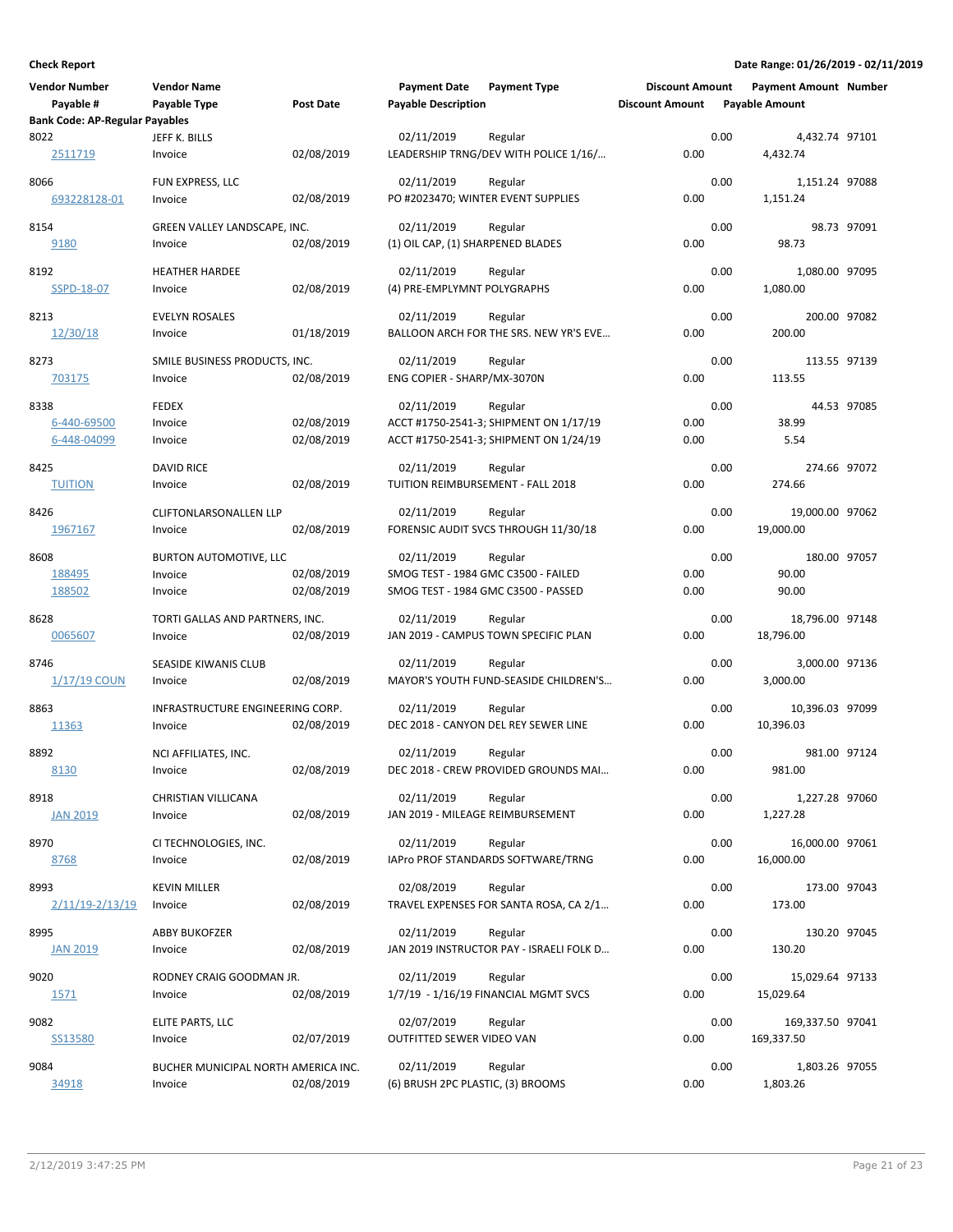| <b>Vendor Number</b><br>Payable # | <b>Vendor Name</b><br>Payable Type                  | <b>Post Date</b> | <b>Payment Date</b><br><b>Payable Description</b> | <b>Payment Type</b>                   | <b>Discount Amount</b><br><b>Discount Amount</b> |      | <b>Payment Amount Number</b><br><b>Payable Amount</b> |             |
|-----------------------------------|-----------------------------------------------------|------------------|---------------------------------------------------|---------------------------------------|--------------------------------------------------|------|-------------------------------------------------------|-------------|
| 9085                              | O'CONNOR & SONS INC.                                |                  | 02/11/2019                                        | Regular                               |                                                  | 0.00 | 350.00 97125                                          |             |
| 40090871                          | Invoice                                             | 02/08/2019       | SERVICE AT 440 HARCOURT AVE                       |                                       | 0.00                                             |      | 350.00                                                |             |
| 9086                              | <b>I-HELP MONTEREY BAY</b>                          |                  | 02/11/2019                                        | Regular                               |                                                  | 0.00 | 10,000.00 97098                                       |             |
| <b>RESO 18-103</b>                | Invoice                                             | 02/08/2019       | <b>I-HELP FOR HOMELESS SERVICES</b>               |                                       | 0.00                                             |      | 10,000.00                                             |             |
| 9089                              | HUMANIST ASSOC. OF THE MONTEREY PENINSUL 02/11/2019 |                  |                                                   | Regular                               |                                                  | 0.00 | 235.50 97097                                          |             |
| 102778                            | Invoice                                             | 02/08/2019       |                                                   | DEPOSIT REFUND - COMM CENTER 1/5/19   | 0.00                                             |      | 235.50                                                |             |
| 9090                              | <b>JACIEL ARANGO</b>                                |                  | 02/11/2019                                        | Regular                               |                                                  | 0.00 | 959.00 97100                                          |             |
| 102774                            | Invoice                                             | 02/08/2019       |                                                   | REFUND FOR OLDEMEYER CTR 2/16/19      | 0.00                                             |      | 959.00                                                |             |
| 9091                              | MONTEREY BAY CHINESE ASSOCIATION                    |                  | 02/11/2019                                        | Regular                               |                                                  | 0.00 | 443.44 97115                                          |             |
| 103351                            | Invoice                                             | 02/08/2019       |                                                   | DEPOSIT REFUND FOR OLDEMEYER CTR 2/2/ | 0.00                                             |      | 443.44                                                |             |
| 9092                              | SOTERIA FANGUPO                                     |                  | 02/11/2019                                        | Regular                               |                                                  | 0.00 |                                                       | 42.00 97140 |
| 102776                            | Invoice                                             | 02/08/2019       |                                                   | DEPOSIT REFUND - LAGUNA GRANDE PARK 1 | 0.00                                             |      | 42.00                                                 |             |
| 9093                              | <b>MARIA CHEN</b>                                   |                  | 02/11/2019                                        | Regular                               |                                                  | 0.00 |                                                       | 57.60 97110 |
| 102653                            | Invoice                                             | 02/08/2019       | POOL ACTIVITY REFUND                              |                                       | 0.00                                             |      | 57.60                                                 |             |

| <b>Payment Type</b>   | Payable<br>Count | Payment<br>Count | <b>Discount</b> | Payment    |
|-----------------------|------------------|------------------|-----------------|------------|
| <b>Regular Checks</b> | 30               | 28               | 0.00            | 275,536.90 |
| <b>Manual Checks</b>  | 0                | 0                | 0.00            | 0.00       |
| <b>Voided Checks</b>  | 0                | 0                | 0.00            | 0.00       |
| <b>Bank Drafts</b>    | 0                | 0                | 0.00            | 0.00       |
| EFT's                 | 0                | 0                | 0.00            | 0.00       |
|                       | 30               | 28               | 0.00            | 275.536.90 |